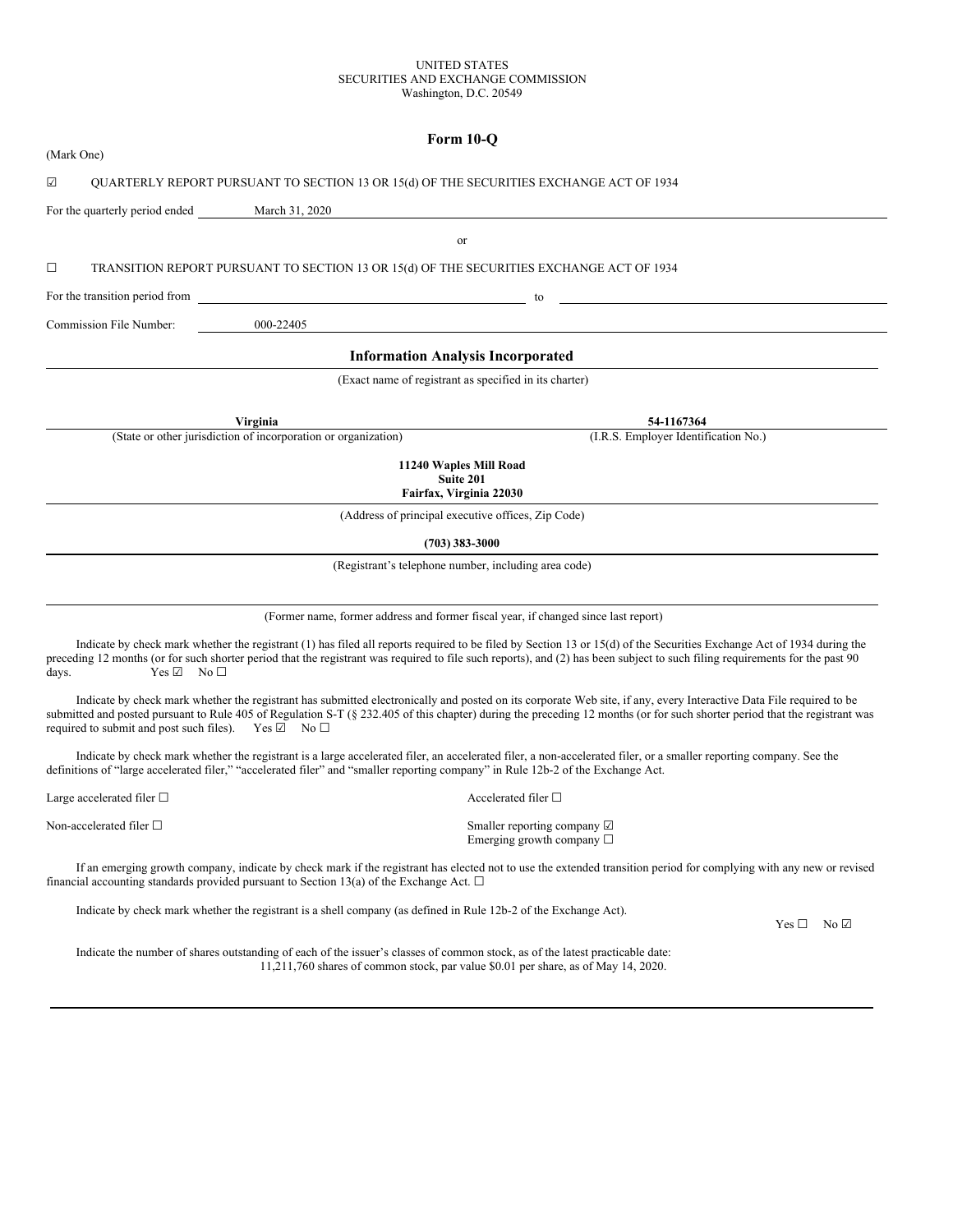## **INFORMATION ANALYSIS INCORPORATED FORM 10-Q**

# **Table of Contents**

|                   |                                                                                                    | Page<br>Number  |
|-------------------|----------------------------------------------------------------------------------------------------|-----------------|
| PART I.           | <b>FINANCIAL INFORMATION</b>                                                                       |                 |
| Item 1.           | Financial Statements (unaudited except for the balance sheet as of December 31, 2019)              |                 |
|                   | Balance Sheets as of March 31, 2020 and December 31, 2019                                          | 3               |
|                   | Statements of Operations and Comprehensive Loss for the three months ended March 31, 2020 and 2019 | $\overline{4}$  |
|                   | Statements of Cash Flows for the three months ended March 31, 2020 and 2019                        | 5               |
|                   | Statements of Changes in Stockholders' Equity for the three months ended March 31, 2020 and 2019   | 6               |
|                   | Notes to Financial Statements                                                                      | $7\phantom{.0}$ |
|                   | Item 2. Financial Condition and Results of Operations                                              | 15              |
| Item 4.           | <b>Controls and Procedures</b>                                                                     | 19              |
| PART II.          | <b>OTHER INFORMATION</b>                                                                           |                 |
| Item 1.           | <b>Legal Proceedings</b>                                                                           | 20              |
| Item 1A.          | <b>Risk Factors</b>                                                                                | 20              |
| Item 2.           | Unregistered Sales of Equity Securities and Use of Proceeds                                        | 20              |
| Item 3.           | Defaults Upon Senior Securities                                                                    | 20              |
| Item 4.           | Mine Safety Disclosures                                                                            | 20              |
| Item 5.           | Other Information                                                                                  | 20              |
| Item 6.           | Exhibits                                                                                           | 20              |
| <b>SIGNATURES</b> |                                                                                                    | 20              |
|                   | $\overline{c}$                                                                                     |                 |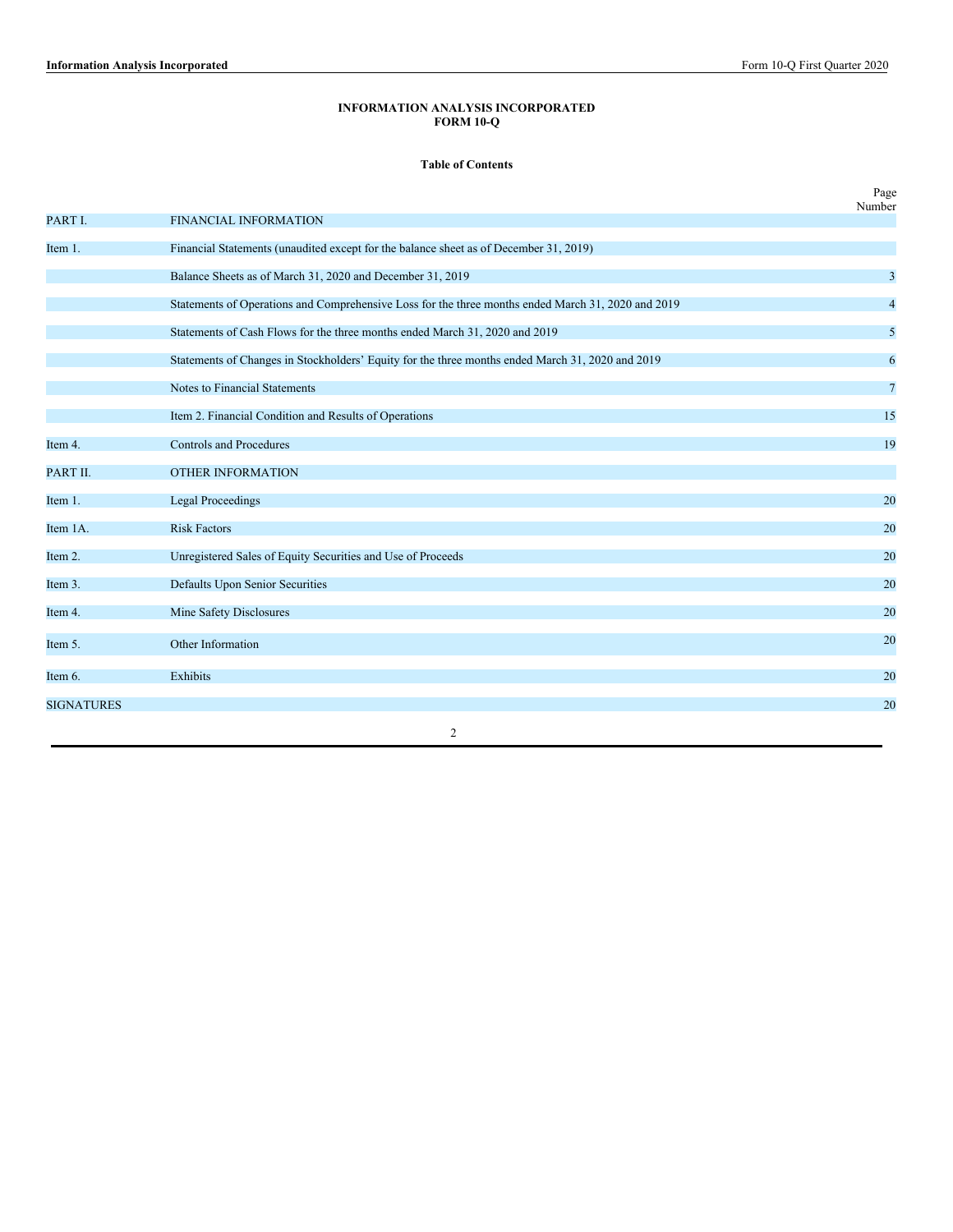# **PART I - FINANCIAL INFORMATION**

# **Item 1. Financial Statements**

# **INFORMATION ANALYSIS INCORPORATED BALANCE SHEETS**

|                                                                                                           |              | March 31, 2020<br>(Unaudited) |               | December 31, 2019<br>(Note 1) |
|-----------------------------------------------------------------------------------------------------------|--------------|-------------------------------|---------------|-------------------------------|
| <b>ASSETS</b>                                                                                             |              |                               |               |                               |
| Current assets                                                                                            |              |                               |               |                               |
| Cash and cash equivalents                                                                                 | $\mathbb{S}$ | 751,046                       | $\mathbf S$   | 1,039,442                     |
| Accounts receivable                                                                                       |              | 594,925                       |               | 668,712                       |
| Prepaid expenses and other current assets                                                                 |              | 291,464                       |               | 500,163                       |
| Total current assets                                                                                      |              | 1,637,435                     |               | 2,208,317                     |
|                                                                                                           |              |                               |               |                               |
| Right-of-use operating lease asset                                                                        |              | 125,698                       |               | 149,762                       |
| Property and equipment, net of accumulated depreciation and amortization of \$301,506 and \$300,258       |              | 8,433                         |               | 9,681                         |
| Other assets                                                                                              |              | 6,281                         |               | 6.281                         |
| <b>Total assets</b>                                                                                       | $\mathbb{S}$ | 1,777,847                     | $\mathbb{S}$  | 2,374,041                     |
| <b>LIABILITIES AND STOCKHOLDERS' EQUITY</b>                                                               |              |                               |               |                               |
| <b>Current liabilities</b>                                                                                |              |                               |               |                               |
| Accounts payable                                                                                          | $\mathbf S$  | 24,348                        | $\mathsf{\$}$ | 216,227                       |
| Contract liabilities                                                                                      |              | 270,791                       |               | 464,223                       |
| Accrued payroll and related liabilities                                                                   |              | 215,084                       |               | 219,350                       |
| Operating lease liability - current                                                                       |              | 106,197                       |               | 103,955                       |
| Commissions payable                                                                                       |              | 98,280                        |               | 108,058                       |
| Other accrued liabilities                                                                                 |              | 8,297                         |               | 54,257                        |
| Total current liabilities                                                                                 |              | 722,997                       |               | 1,166,070                     |
| Operating lease liability - non-current                                                                   |              | 18,363                        |               | 45,595                        |
| <b>Total liabilities</b>                                                                                  |              | 741,360                       |               | 1.211.665                     |
| Stockholders' equity                                                                                      |              |                               |               |                               |
| Common stock, \$0.01 par value, 30,000,000 shares authorized, 12,854,376 shares issued, 11,211,760 shares |              |                               |               |                               |
| outstanding as of March 31, 2020, and December 31, 2019                                                   |              | 128,543                       |               | 128,543                       |
| Additional paid-in capital                                                                                |              | 14,683,387                    |               | 14,682,937                    |
| Accumulated deficit                                                                                       |              | (12, 845, 232)                |               | (12,718,893)                  |
| Treasury stock, 1,642,616 shares at cost at March 31, 2020, and December 31, 2019                         |              | (930, 211)                    |               | (930,211)                     |
| Total stockholders' equity                                                                                |              | 1,036,487                     |               | 1,162,376                     |
| Total liabilities and stockholders' equity                                                                | \$           | 1,777,847                     | S             | 2,374,041                     |

*The accompanying notes are an integral part of the financial statements*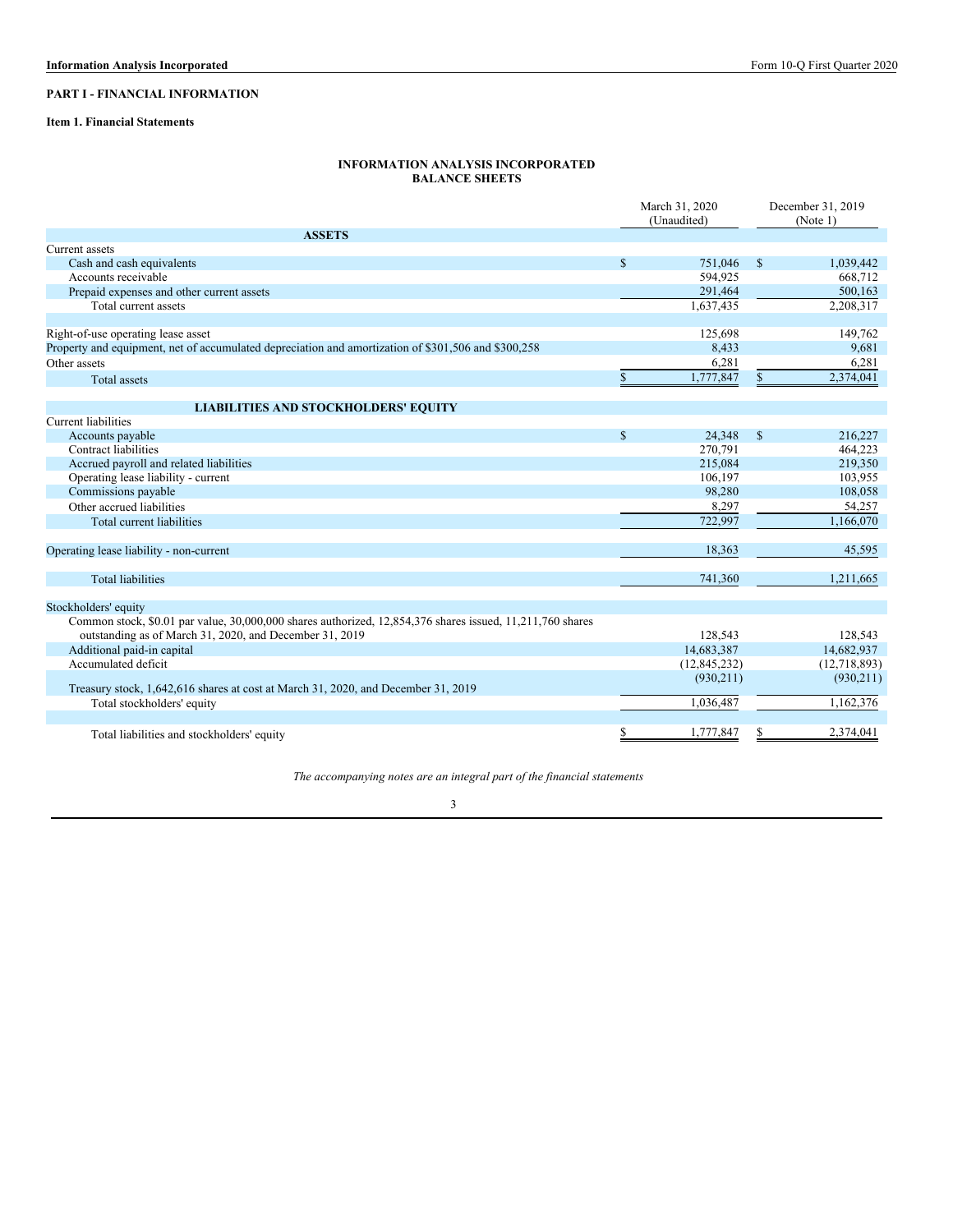### **INFORMATION ANALYSIS INCORPORATED STATEMENTS OF OPERATIONS AND COMPREHENSIVE LOSS (Unaudited)**

|                                              |    | For the three months ended March 31, |    |            |
|----------------------------------------------|----|--------------------------------------|----|------------|
|                                              |    | 2020                                 |    | 2019       |
| Revenues                                     |    |                                      |    |            |
| Professional fees                            | \$ | 844,403                              | S  | 762,118    |
| Software sales                               |    | 1,217,353                            |    | 416,705    |
| Total revenues                               |    | 2,061,756                            |    | 1,178,823  |
| Cost of revenues                             |    |                                      |    |            |
| Cost of professional fees                    |    | 579,631                              |    | 446,868    |
| Cost of software sales                       |    | 1,203,298                            |    | 409,116    |
| Total cost of revenues                       |    | 1,782,929                            |    | 855,984    |
| Gross profit                                 |    | 278,827                              |    | 322,839    |
| Selling, general and administrative expenses |    | 340,813                              |    | 485,452    |
| Commissions expense                          |    | 65,621                               |    | 30,946     |
|                                              |    |                                      |    |            |
| Loss from operations                         |    | (127, 607)                           |    | (193, 559) |
| Other income                                 |    | 1,268                                |    | 2,706      |
| Loss before provision for income taxes       |    | (126, 339)                           |    | (190, 853) |
| Provision for income taxes                   |    |                                      |    |            |
| Net loss                                     | S  | (126, 339)                           | S  | (190, 853) |
| Comprehensive loss                           | \$ | (126, 339)                           | S  | (190, 853) |
|                                              |    |                                      |    |            |
| Net loss per commion share - basic           | \$ | (0.01)                               | \$ | (0.02)     |
|                                              |    |                                      |    |            |
| Net loss per commion share - diluted         | \$ | (0.01)                               | S  | (0.02)     |
| Weighted average common shares outstanding   |    |                                      |    |            |
| <b>Basic</b>                                 |    | 11,211,760                           |    | 11,201,760 |
| Diluted                                      |    | $\overline{11,}211,760$              |    | 11,201,760 |

*The accompanying notes are an integral part of the financial statements*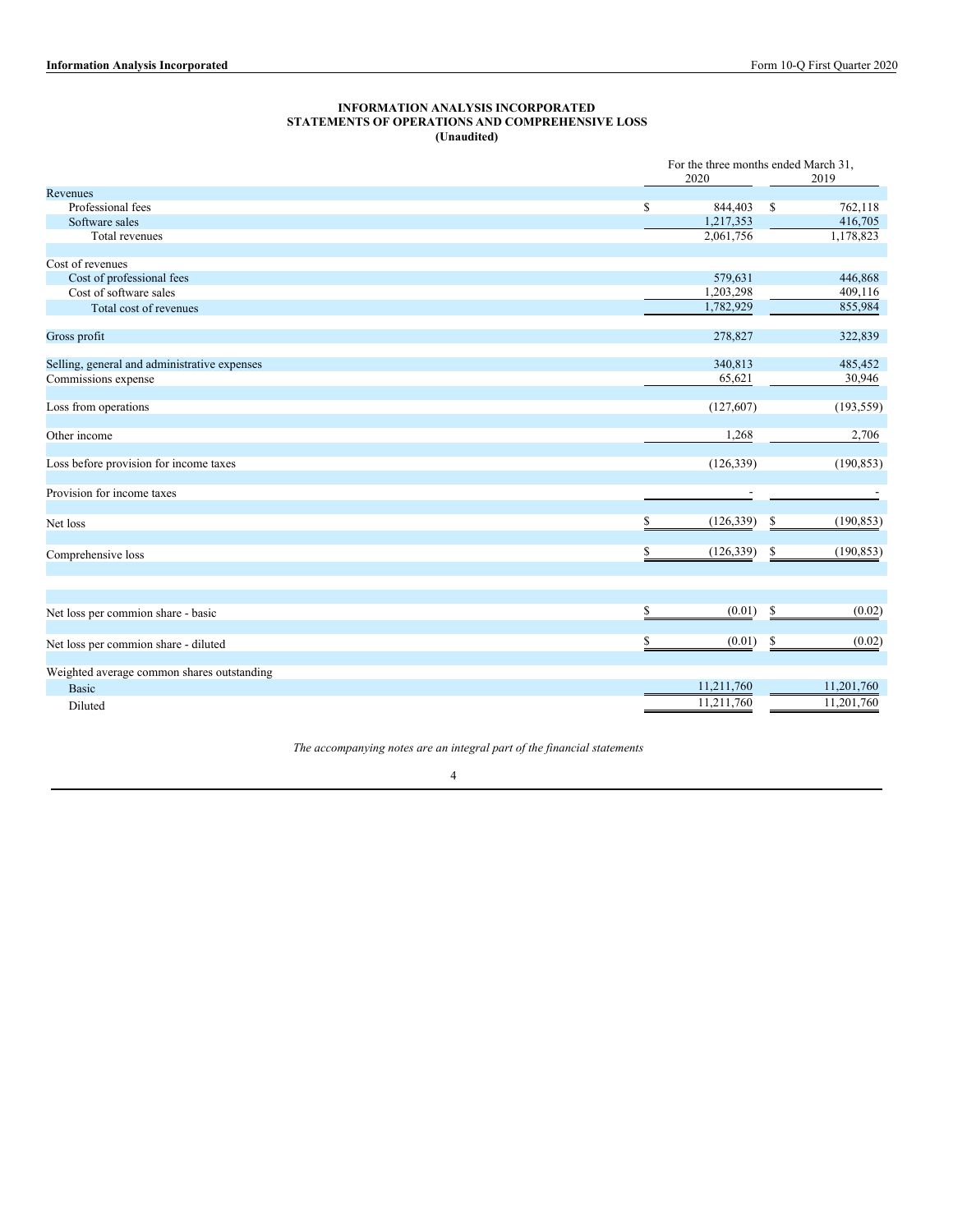#### **INFORMATION ANALYSIS INCORPORATED STATEMENTS OF CASH FLOWS (Unaudited)**

|                                                                             |   | For the three months ended March 31, |  |            |
|-----------------------------------------------------------------------------|---|--------------------------------------|--|------------|
|                                                                             |   | 2020                                 |  | 2019       |
| Cash flows from operating activities:                                       |   |                                      |  |            |
| Net loss                                                                    | S | $(126,339)$ \$                       |  | (190, 853) |
| Adjustments to reconcile net loss to net cash used in operating activities: |   |                                      |  |            |
| Depreciation and amortization                                               |   | 1,248                                |  | 1,366      |
| Stock option compensation                                                   |   | 450                                  |  | 4,454      |
| Changes in operating assets and liabilities:                                |   |                                      |  |            |
| Accounts receivable and contract assets                                     |   | 73,787                               |  | (105, 655) |
| Prepaid expenses and other current assets                                   |   | 208,699                              |  | 180,851    |
| Accounts payable                                                            |   | (191, 879)                           |  | 234,757    |
| Contract liabilities                                                        |   | (193, 432)                           |  | (137, 828) |
| Accrued payroll and related liabilities and other accrued liabilities       |   | (51, 152)                            |  | (15,239)   |
| Commissions payable                                                         |   | (9,778)                              |  | (132,609)  |
| Net cash used in operating activities                                       |   | (288, 396)                           |  | (160, 756) |
| Net decrease in cash and cash equivalents                                   |   | (288, 396)                           |  | (160, 756) |
| Cash and cash equivalents, beginning of the period                          |   | 1,039,442                            |  | 1,963,956  |
| Cash and cash equivalents, end of the period                                |   | 751,046                              |  | 1,803,200  |
| Supplemental cash flow Information                                          |   |                                      |  |            |
| Interest paid                                                               | S |                                      |  |            |
| Income taxes paid                                                           |   |                                      |  |            |

*The accompanying notes are an integral part of the financial statements*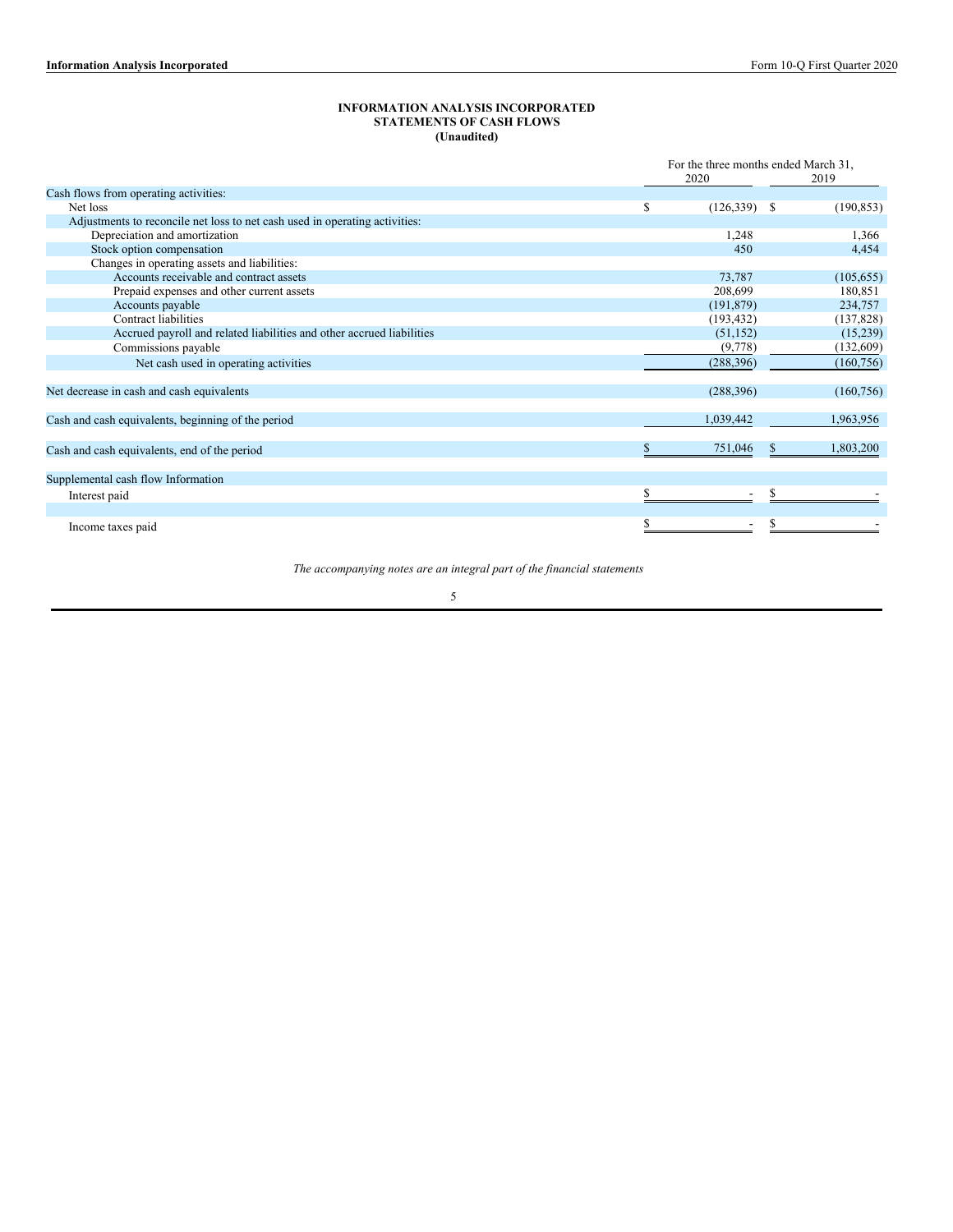### **INFORMATION ANALYSIS INCORPORATED STATEMENTS OF CHANGES IN STOCKHOLDERS' EQUITY (Unaudited)**

|                               |    | For the three months ended March 31, 2020: |    | Additional         |     |                        |     |                                 |               |              |
|-------------------------------|----|--------------------------------------------|----|--------------------|-----|------------------------|-----|---------------------------------|---------------|--------------|
|                               |    | Common<br>stock                            |    | Paid-In<br>Capital |     | Accumulated<br>Deficit |     | Treasury<br><b>Stock</b>        |               | <b>Total</b> |
| Balances at December 31, 2019 | S. | 128,543                                    | S. | 14,682,937         | \$. | (12,718,893)           | S   | $(930,211)$ \$                  |               | 1,162,376    |
| Net loss                      |    |                                            |    |                    |     | (126, 339)             |     |                                 |               | (126, 339)   |
| Stock option compensation     |    |                                            |    | 450                |     |                        |     |                                 |               | 450          |
| Balances at March 31, 2020    |    | 128,543                                    |    | 14,683,387         |     | (12, 845, 232)         | ъ   | (930,211)                       | -S            | 1,036,487    |
|                               |    | For the three months ended March 31, 2019: |    | <b>Additional</b>  |     |                        |     |                                 |               |              |
|                               |    | Common<br>stock                            |    | Paid-In<br>Capital |     | Accumulated<br>Deficit |     | <b>Treasury</b><br><b>Stock</b> |               | Total        |
| Balances at December 31, 2018 | S. | 128,443                                    | S. | 14,676,006         | S.  | (12,001,647)           | \$. | (930,211)                       | <sup>\$</sup> | 1,872,591    |
| Net loss                      |    |                                            |    |                    |     | (190, 853)             |     |                                 |               | (190, 853)   |
| Stock option compensation     |    |                                            |    | 4,454              |     |                        |     |                                 |               | 4,454        |
| Balances at March 31, 2019    |    | 128,443                                    |    | 14.680.460         |     | (12, 192, 500)         | S   | (930, 211)                      |               | 1,686,192    |

*The accompanying notes are an integral part of the financial statements*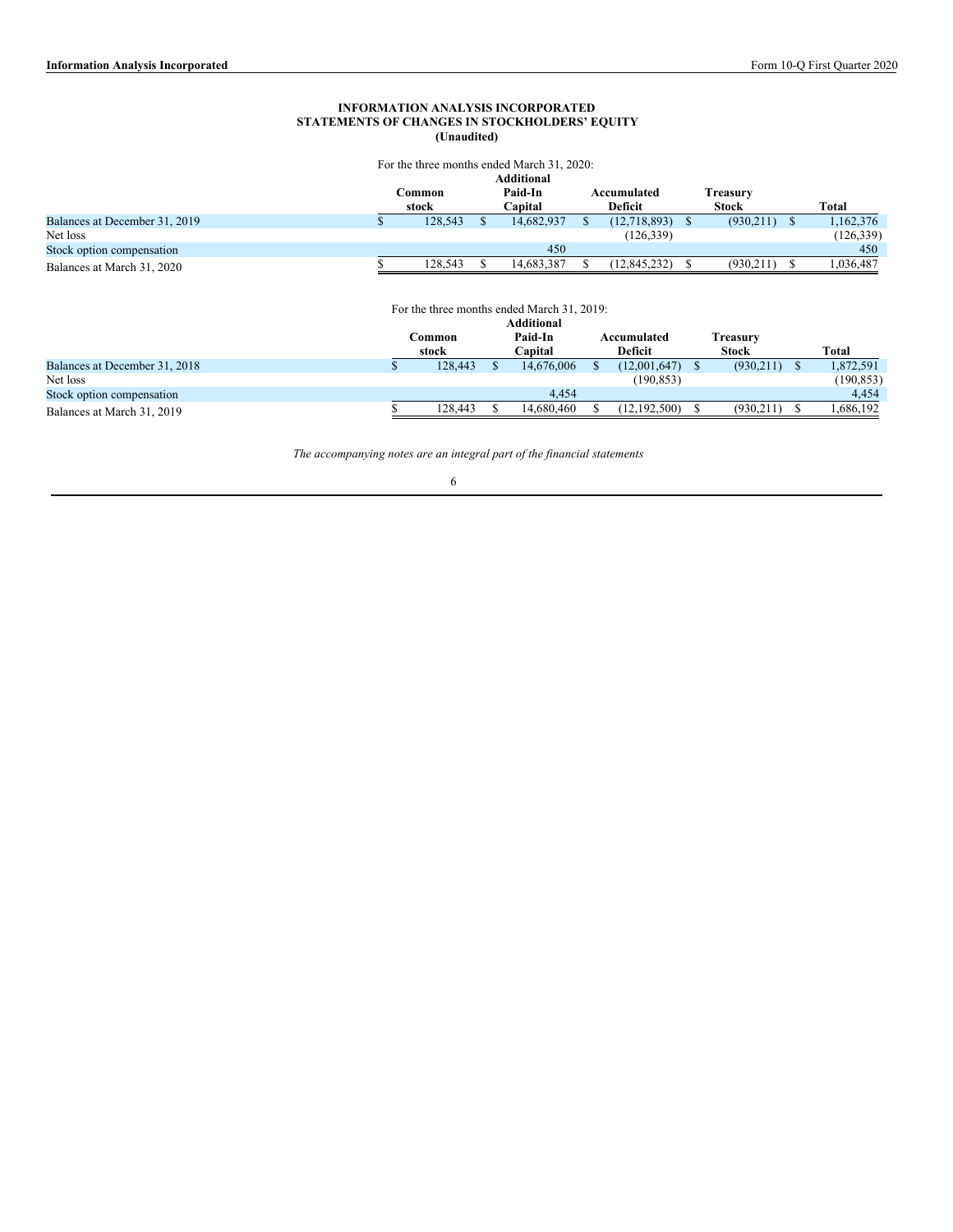## **INFORMATION ANALYSIS INCORPORATED NOTES TO FINANCIAL STATEMENTS**

## **1. Summary of Significant Accounting Policies**

## **Organization and Business**

Founded in 1979, Information Analysis Incorporated, which we refer to as the "Company", "we", or "IAI", is in the business of modernizing client information systems, performing professional information technology (IT) services, and developing and maintaining IT systems for government and commercial organizations. IAI's core competencies lie in legacy system (COBOL) migration and modernization, including developing user-friendly interfaces for complex legacy environments, database conversion and migration, development of electronic fillable forms (e-Forms), including smart forms, Section 508 compliant forms, and web-based and mobile device forms solutions, full life cycle Oracle development, and custom software development. The Company also engages in sales of third-party software for electronic forms development and management, legacy systems modernization, and robotics process automation. IAI's ultimate customers include federal and state government agencies as well as private sector organizations throughout the United States, with a concentration in the Washington, D.C. metropolitan area.

### **Unaudited Interim Financial Statements**

The accompanying unaudited financial statements have been prepared in conformity with U.S. generally accepted accounting principles ("GAAP") for interim financial information and with the instructions for Form 10-Q and Article 8-03 of Regulation S-X. Accordingly, certain information and footnote disclosures normally included in financial statements prepared in accordance with GAAP have been condensed or omitted pursuant to the rules and regulations of the Securities and Exchange Commission ("SEC"). In the opinion of management, the unaudited financial statements include all adjustments necessary (which are of a normal and recurring nature) for the fair and not misleading presentation of the results of the interim periods presented. These unaudited financial statements should be read in conjunction with the Company's audited financial statements for the year ended December 31, 2019 included in the Annual Report on Form 10-K filed by the Company with the SEC on March 30, 2020 (the "Annual Report"), as amended. The accompanying December 31, 2019, balance sheet was derived from the audited financial statements included in the Annual Report. The results of operations for any interim periods are not necessarily indicative of the results of operations for any other interim period or for a full fiscal year.

There have been no changes in the Company's significant accounting policies as of March 31, 2020, as compared to the significant accounting policies disclosed in Note 1, "Summary of Significant Accounting Policies" in the Company's Annual Report on Form 10-K for the fiscal year ended December 31, 2019, that was filed with the SEC on March 30, 2020.

### **Use of Estimates and Assumptions**

The preparation of financial statements in accordance with GAAP requires management to make estimates and assumptions that affect certain reported amounts of assets and liabilities and disclosure of contingent assets and liabilities at the date of the financial statements and the reported amounts of revenue and expenses during the reporting period. Actual results can, and in many cases will, differ from those estimates.

#### **Income Taxes**

The Company has analyzed its income tax positions using the criteria required by U.S. GAAP and concluded that as of March 31, 2020, and December 31, 2019, it has no material uncertain tax positions and no interest or penalties have been accrued. Through the anticipated filing of its 2019 federal income tax return, the Company has net operating loss carryforwards of approximately \$3.5 million, of which \$0.8 million will expire, if unused, on December 31, 2020.

## **Recent Accounting Pronouncements Not Yet Adopted**

In December 2019, the Financial Accounting Standards Board issued ASU 2019-12,*"Income Taxes (Topic 740),Simplifying the Accounting for Income Taxes,"* that removes certain exceptions to the general principles in Topic 740 and simplifies the application of areas of Topic 740 by clarifying and amending existing guidance. The amendments in this Update are effective for fiscal years, and interim periods within those fiscal years, beginning after December 15, 2020. The adoption of ASU 2019-12 is not expected to have a material effect on the Company's financial statements or cash flows.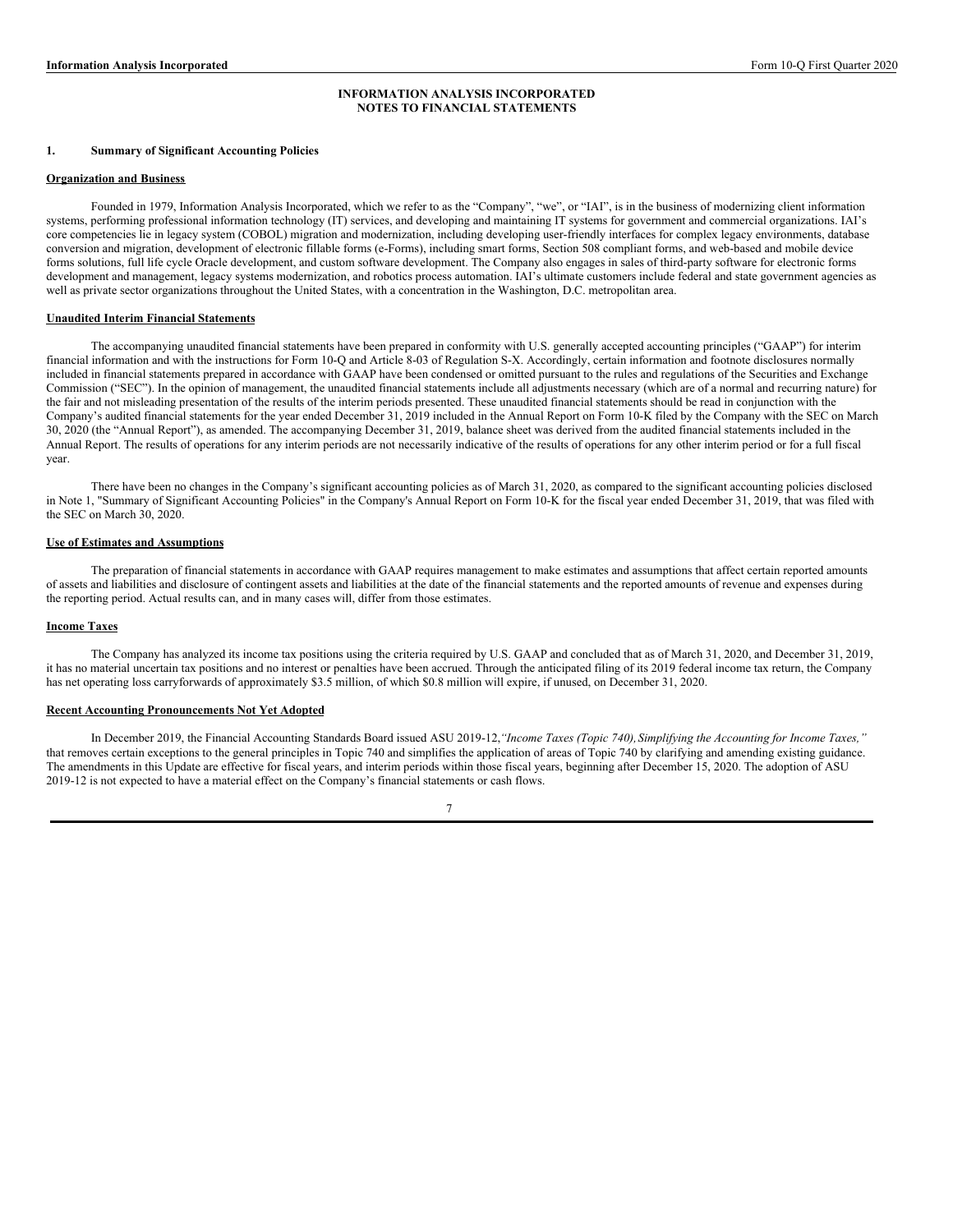## **2. Revenue from Contracts with Customers**

Revenue is recognized when all of the following steps have been taken and criteria met for each contract:

- Identification of the contract, or contracts, with a customer-A contract with a customer exists when (i) the Company enters into an enforceable contract with a customer that defines each party's rights regarding the goods or services to be transferred and identifies the payment terms related to these goods or services, (ii) the contract has commercial substance and the parties are committed to perform and, (iii) it determines that collection of substantially all consideration to which the Company will be entitled in exchange for goods or services that will be transferred is probable based on the customer's intent and ability to pay the promised consideration.
- Identification of the performance obligations in the contract Performance obligations promised in a contract are identified based on the goods or services that will be transferred to the customer that are both capable of being distinct, whereby the customer can benefit from the goods or service either on its own or together with other resources that are readily available from third parties or from the Company, and are distinct in the context of the contract, whereby the transfer of the goods or services is separately identifiable from other promises in the contract. To the extent a contract includes multiple promised goods or services, the Company applies judgment to determine whether promised goods or services are capable of being distinct and distinct in the context of the contract. If these criteria are not met, the promised goods or services are accounted for as a combined performance obligation.
- *• Determination of the transaction price* **-** The transaction price is determined based on the consideration to which the Company will be entitled in exchange for transferring goods or services to the customer adjusted for estimated variable consideration, if any. The Company typically estimates the transaction price impact of discounts offered to the customers for early payments on receivables or rebates based on sales target achievements. Constraints are applied when estimating variable considerations based on historical experience where applicable.
- Allocation of the transaction price to the performance obligations in the contract If the contract contains a single performance obligation, the entire transaction price is allocated to the single performance obligation. Contracts that contain multiple performance obligations require an allocation of the transaction price to each performance obligation based on a relative standalone selling price basis. The Company determines standalone selling price by taking into account available information such as historical selling prices of the performance obligation, geographic location, overall strategic pricing objective, market conditions and internally approved pricing guidelines related to the performance obligations.
- Recognition of revenue when, or as, the Company satisfies performance obligations The Company satisfies performance obligations either over time or at a point in time as discussed in further detail below. Revenue is recognized at or over the time the related performance obligation is satisfied by transferring a promised good or service to a customer.

### *Nature of Products and Services*

The Company generates revenue from the sales of information technology professional services, sales of third-party software licenses and implementation and training services, sales of third-party support and maintenance contracts based on those software products, and incentive payments received from third-party software suppliers for facilitating sales directly between that supplier and a customer introduced by the Company. The Company sells through its direct relationships with end customers and under subcontractor arrangements.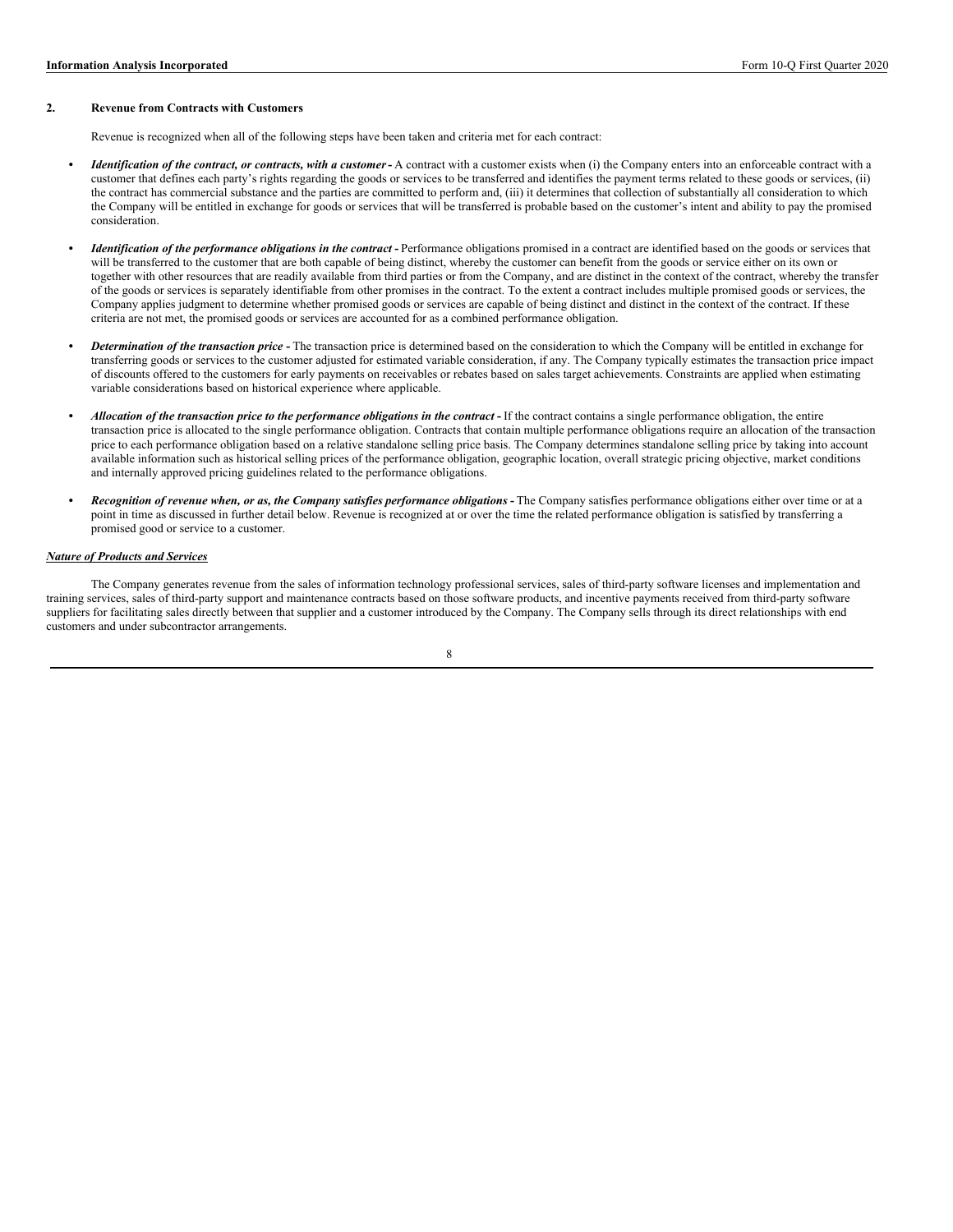## **Information Analysis Incorporated** Form 10-Q First Quarter 2020

Professional services are offered through several arrangements – through time and materials arrangements, fixed-price-per-unit arrangements, fixed-price arrangements, or combinations of these arrangements within individual contracts. Revenue under time and materials arrangements is recognized over time in the period the hours are worked or the expenses are incurred, as control of the benefits of the work is deemed to have passed to the customer as the work is performed. Revenue under fixed-price-per-unit arrangements is recognized at a point in time when delivery of units have occurred and units are accepted by the customer or are reasonably expected to be accepted. Generally, revenue under fixed-price arrangements and mixed arrangements is recognized either over time or at a point in time based on the allocation of transaction pricing to each identified performance obligation as control of each is transferred to the customer. For fixed-price arrangements for which the Company is paid a fixed fee to make itself available to support a customer, with no predetermined deliverables to which transaction prices can be estimated or allocated, revenue is recognized ratably over time.

Third-party software licenses are classified as enterprise server-based software licenses or desktop software licenses, and desktop licenses are further classified by the type of customer and whether the licenses are bulk licenses or individual licenses. The Company's obligations as the seller for each class differ based on its reseller agreements and whether its customers are government or non-government customers. Revenue from enterprise server-based sales to either government or non-government customers is usually recognized in full at a point in time based on when the customer gains use of the full benefit of the licenses, after the licenses are implemented. If the transaction prices of the performance obligations related to implementation and customer support for the individual contract is material, these obligations are recognized separately over time, as performed. Revenue for desktop software licenses for government customers is usually recognized on a gross basis at a point in time, based on when the customer's administrative contact gains training in and beneficial use of the administrative portal. If the transaction prices of the performance obligations related to implementing the government administrator's use of the administrative portal and administrator support for the individual contract are material (rare), these obligations are recognized separately over time, as performed. Revenue for bulk desktop software licenses for non-government customers is usually recognized on a gross basis at a point in time, based on when the customer's administrative contact gains training in and beneficial use of the administrative portal. For desktop software licenses sold on an individual license basis to non-government customers, where the Company has no obligation to the customer after the third-party makes delivery of the licenses, the Company has determined it is acting as an agent, and the Company recognizes revenue upon delivery of the licenses only for the net of the selling price and its contract costs.

Third-party support and maintenance contracts for enterprise server-based software include a performance obligation under the Company's reseller agreements for it to be the first line of support (direct support) and second line of support (intermediary between customer and manufacturer) to the customer. Because of the support performance obligations, and because the amount of support is not estimable, the Company recognizes revenue ratably over time as it makes itself available to provide the support.

Incentive payments are received under reseller agreements with software manufacturers and suppliers where the Company introduces and court a customer, but the sale occurs directly between the customer and the supplier or between the customer and the manufacturer. Since the transfer of control of the licenses cannot be measured from outside of these transactions, revenue is recognized when payment from the manufacturer or supplier is received.

### *Disaggregation of Revenue from Contracts with Customers*

| Contract                       |    | 3 Months ended 03/31/2020 |            | 3 Months ended 03/31/2019 |            |  |  |
|--------------------------------|----|---------------------------|------------|---------------------------|------------|--|--|
| <b>Type</b>                    |    | Amount                    | Percentage | Amount                    | Percentage |  |  |
| Services Time & Materials      | \$ | 590,570                   | 28.7% \$   | 596,751                   | 50.6%      |  |  |
| <b>Services Fixed Price</b>    |    | 123,405                   | $6.0\%$    | 119,163                   | 10.1%      |  |  |
| <b>Services Combination</b>    |    | 82,408                    | $4.0\%$    | 32,284                    | 2.7%       |  |  |
| Services Fixed Price per Unit  |    | 48,020                    | 2.3%       | 13,920                    | 1.2%       |  |  |
| Third-Party Software           |    | 1,004,305                 | 48.7%      | 267,292                   | 22.7%      |  |  |
| Software Support & Maintenance |    | 212,568                   | $10.3\%$   | 149,289                   | 12.7%      |  |  |
| <b>Incentive Payments</b>      |    | 480                       | $0.0\%$    | 124                       | $0.0\%$    |  |  |
| <b>Total Revenue</b>           |    | 2,061,756                 |            | 1,178,823                 |            |  |  |
|                                |    | 9                         |            |                           |            |  |  |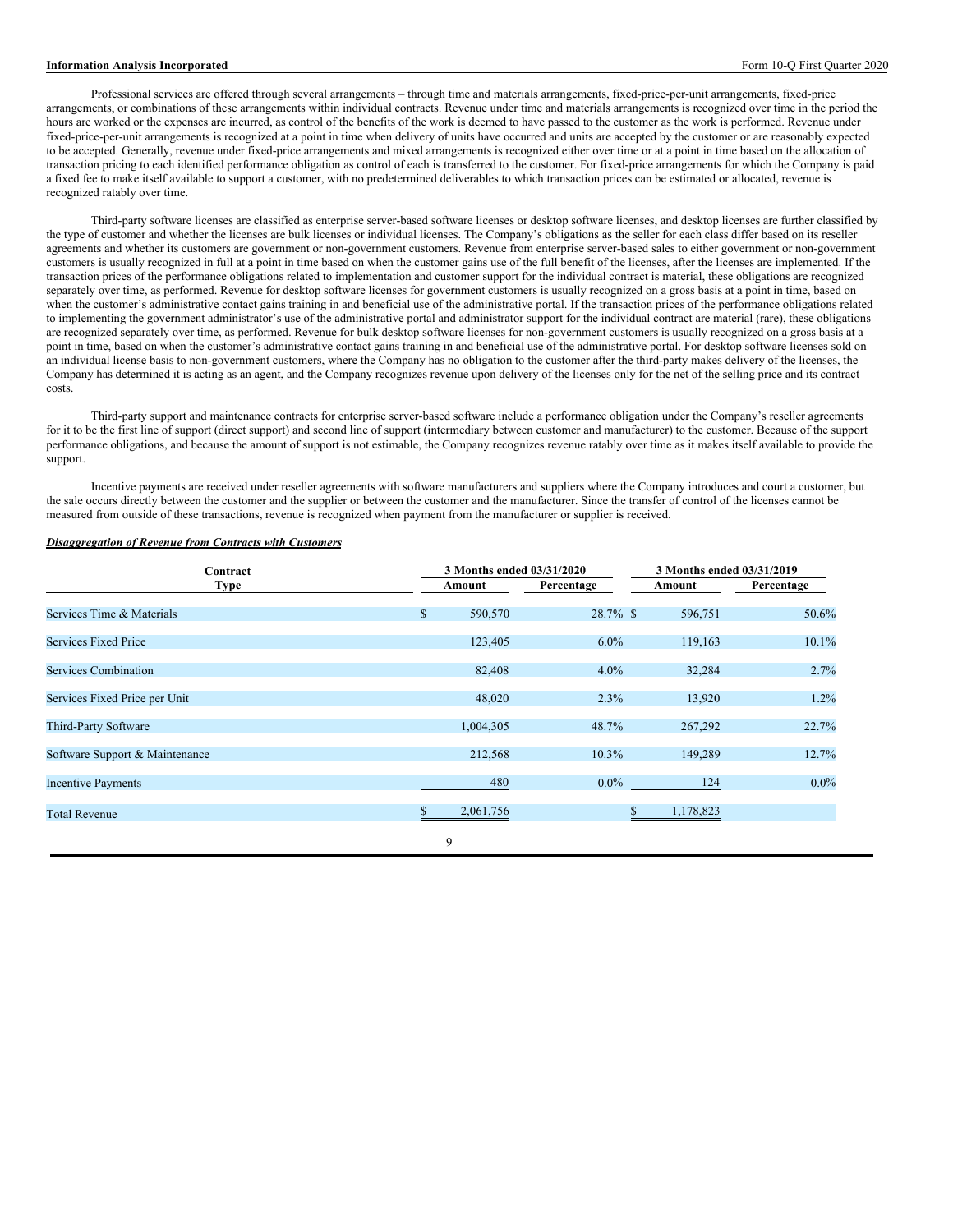# *Contract Balances*

#### *Accounts Receivable*

Trade accounts receivable are recorded at the billable amount where the Company has the unconditional right to bill, net of allowances for doubtful accounts. The allowance for doubtful accounts is based on the Company's assessment of the collectability of accounts. Management regularly reviews the adequacy of the allowance for doubtful accounts by considering the age of each outstanding invoice, each customer's expected ability to pay and collection history, when applicable, to determine whether a specific allowance is appropriate. Accounts receivable deemed uncollectible are charged against the allowance for doubtful accounts when identified. There were no such allowances recognized at March 31, 2020, and December 31, 2019.

### *Contract Assets*

Contract assets consist of assets typically resulting when revenue recognized exceeds the amount billed or billable to the customer due to allocation of transaction price. There were no contract assets balances at March 31, 2020, and December 31, 2019.

## *Contract Liabilities*

Contract liabilities consist of amounts that have been invoiced and for which the Company has the right to bill, but that have not been recognized as revenue because the related goods or services have not been transferred. Contract liabilities balances were \$270,791 and \$464,223 at March 31, 2020, and December 31, 2019, respectively. \$212,568 of revenue was recognized in the three months ended March 31, 2020, that was included in the contract liability balance at the beginning of the period.

## *Costs to Obtain or Fulfill a Contract*

When applicable, the Company recognizes an asset related to the costs incurred to obtain a contract only if it expects to recover those costs and it would not have incurred those costs if the contract had not been obtained. The Company recognizes an asset from the costs incurred to fulfill a contract if the costs (i) are specifically identifiable to a contract, (ii) enhance resources that will be used in satisfying performance obligations in future and (iii) are expected to be recovered. There were no such assets at March 31, 2020, and December 31, 2019. When incurred, these costs are amortized ratably over the periods of the contracts to which those costs apply.

#### *Financing Components*

In instances where the timing of revenue recognition differs from the timing of invoicing, the Company has determined its contracts do not include a significant financing component. The primary purpose of the Company's invoicing terms is to provide customers with simplified and predictable ways of purchasing its products and services, not to receive financing from its customers or to provide customers with financing. Examples include invoicing at the beginning of a software support and maintenance term with revenue recognized ratably over the contract period.

#### *Deferred Costs of Revenue*

Deferred costs of revenue consist of the costs of third-party support and maintenance contracts for enterprise server-based software. These costs are reported under the prepaid expenses caption on the Company's balance sheets. The Company recognizes these direct costs ratably over time as it makes itself available to provide its performance obligation for software support, commensurate with its recognition of revenue. Deferred costs of revenue balances included in prepaid expenses were \$246,351 and \$453,607 at March 31, 2020, and December 31, 2019, respectively.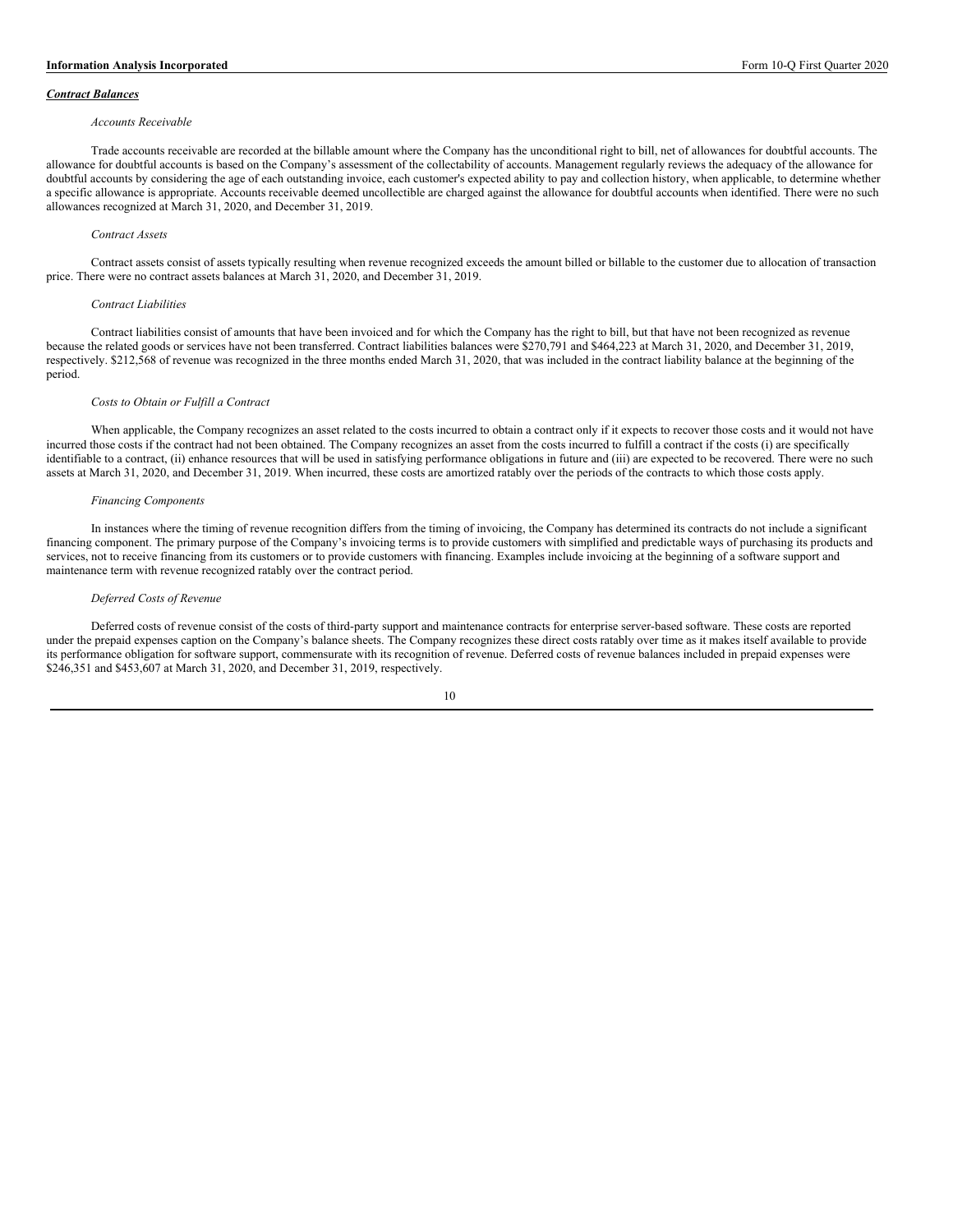# **3. Leases**

The Company has an operating lease which is a real estate lease for its headquarters in Fairfax, Virginia. This lease has a fixed lease term of 49 months. The Company determines if an arrangement is a lease at inception. Operating leases are included in right-of-use operating lease assets and operating lease liabilities in the Company's balance sheet as of March 31, 2020, and December 31, 2019. As of March 31 2020, and December 31, 2019, the Company does not have any sales-type or direct financing leases.

The Company's operating lease asset represents its right to use an underlying asset for the lease term and lease liabilities represent its obligation to make lease payments arising from the lease. Operating lease assets and liabilities are recognized at the commencement date based on the present value of lease payments over the lease term. Since the lease does not provide an implicit rate, the Company uses its incremental borrowing rate based on the information available at commencement date in determining the present value of lease payments. The operating lease asset also includes any lease payments made and excludes lease incentives. Lease expense for lease payments is recognized on a straight-line basis over the lease term. The Company's lease agreement includes rental payments escalating annually for inflation at a fixed rate. These payments are included in the initial measurement of the operating lease liability and operating lease asset. The Company does not have any rental payments which are based on a change in an index or a rate that can be considered variable lease payments, which would be expensed as incurred.

The Company's lease agreement does not contain any material residual value guarantees or material restrictions or covenants.

The Company does not sublease any real estate to third parties.

The following table provides supplemental balance sheet information related to the Company's operating lease:

| <b>Balance Sheet</b><br>Classification  | as of<br>March 31, 2020 | as of<br>December 31, 2019 |
|-----------------------------------------|-------------------------|----------------------------|
| Assets:                                 |                         |                            |
| Right-to-use operating lease asset      | 125,698                 | 149,762                    |
| Liabilities:                            |                         |                            |
| Operating lease liability - current     | \$                      | 103,955<br>$106,197$ \$    |
| Operating lease liability - non-current | 18,363                  | 45,595                     |
| Total lease liabilities                 | 124,560                 | 149,550                    |

The following table reconciles the undiscounted cash flows to the operating lease liabilities recorded in the Company's balance sheet at March 31, 2020.

|                                    | <b>March 31, 2020</b> |
|------------------------------------|-----------------------|
|                                    |                       |
| Remainder of 2020                  | 83,038                |
| 2021                               | 46,433                |
| Total lease payments               | 129,471               |
| Less: discount                     | (4,911)               |
| Present value of lease liabilities | 124,560               |

As of March 31, 2020, the Company's operating lease had a weighted average lease term of approximately 1.3 years. The discount rate of the lease is equal to IAI's incremental borrowing rate at the measurement date of the lease agreement. The weighted average discount rate of the Company's operating lease is approximately 5.5%. For the three months ended March 31, 2020, the Company incurred \$26,122 of expense related to its operating leases. Rent expense for the three months ended March 31, 2019 was \$26,122. For the three months ended March 31, 2020, there were no short term leases with a term less than 12 months.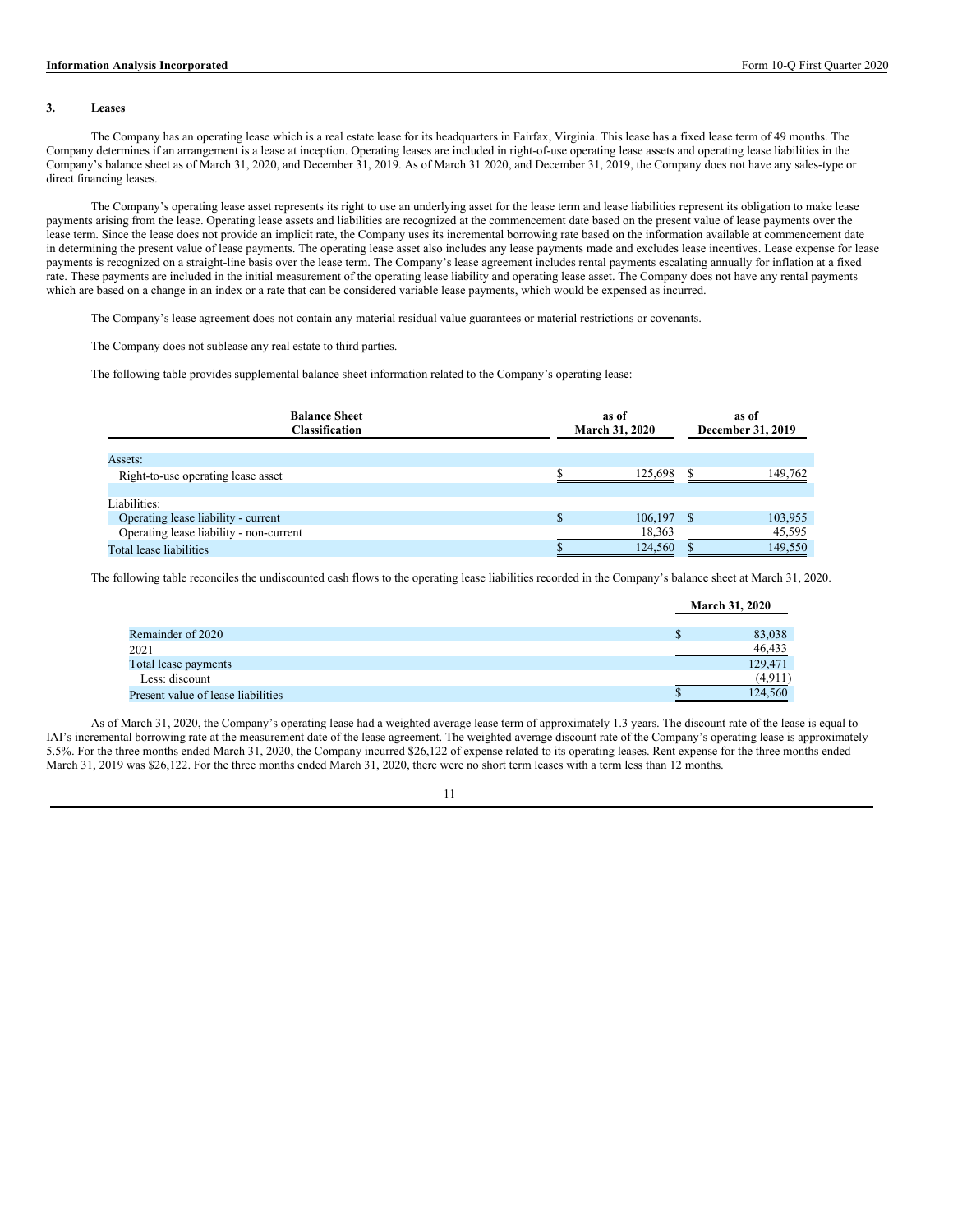## **4. Stock-Based Compensation**

The Company has two shareholder–approved stock-based compensation plans. The 2006 Stock Incentive Plan was adopted in 2006 ("2006 Plan") and had options granted under it through April 12, 2016. On June 1, 2016, the shareholders ratified the IAI 2016 Stock Incentive Plan ("2016 Plan"), which had been approved by the Board of Directors on April 4, 2016.

The Company recognizes compensation costs only for those shares expected to vest on a straight-line basis over the requisite service period of the awards. Such options generally vest over periods of six months to two years. There were no options granted in the three months ended March 31, 2020 and 2019. Fair values of option awards granted would have been estimated using the Black-Sholes option pricing model.

#### *2016 Stock Incentive Plan*

The 2016 Plan became effective June 1, 2016, and expires April 4, 2026. The 2016 Plan provides for the granting of equity awards to key employees, including officers and directors. The maximum number of shares for which equity awards may be granted under the 2016 Plan is 1,000,000. Options under the 2016 Plan expire no later than ten years from the date of grant or when employment ceases, whichever comes first, and vest over periods determined by the Board of Directors. The minimum exercise price of each option is the quoted market price of the Company's stock on the date of grant. At March 31, 2020, there were unexpired options for 371,000 shares issued under the 2016 Plan, of which 352,500 were exercisable.

#### *2006 Stock Incentive Plan*

The 2006 Plan became effective May 18, 2006, and expired April 12, 2016. The 2006 Plan provides for the granting of equity awards to key employees, including officers and directors. Options under the 2006 Plan were generally granted at-the-money or above, expire no later than ten years from the date of grant or within three months of when employment ceases, whichever comes first, and vest over periods determined by the Board of Directors. The number of shares subject to options available for issuance under the 2006 Plan could not exceed 1,950,000. There were 849,000 unexpired options remaining from the 2006 Plan at March 31, 2020, all of which were exercisable.

The status of the options issued under the foregoing option plans as of March 31, 2020, and changes during the three months ended March 31, 2020, were as follows:

| Options outstanding            |                          |                                    |                          |                               |  |                        |  |  |  |
|--------------------------------|--------------------------|------------------------------------|--------------------------|-------------------------------|--|------------------------|--|--|--|
|                                |                          | Weighted average<br>exercise price |                          | Weighted average<br>remaining |  | Aggregate<br>intrinsic |  |  |  |
| Incentive Options              | <b>Shares</b>            |                                    | per share                | contractual term              |  | value                  |  |  |  |
| Outstanding at January 1, 2020 | 1.349.000                |                                    | 0.23                     |                               |  |                        |  |  |  |
| Options granted                |                          |                                    | $\overline{\phantom{a}}$ |                               |  |                        |  |  |  |
| Options exercised              | $\overline{\phantom{a}}$ |                                    | $\overline{\phantom{a}}$ |                               |  |                        |  |  |  |
| Options expired                | (129,000)                |                                    | 0.17                     |                               |  |                        |  |  |  |
| Options forfeited              |                          |                                    | $\overline{\phantom{0}}$ |                               |  |                        |  |  |  |
| Outstanding at March 31, 2020  | ,220,000                 |                                    | 0.24                     | 3 years, 11 months            |  |                        |  |  |  |
| Exercisable at March 31, 2020  | 1,201,500                |                                    | 0.24                     | 3 years, 10 months            |  |                        |  |  |  |

There were no options granted during the three months ended March 31, 2020 and 2019. There were no options exercised during the three months ended March 31, 2020 and 2019. As of March 31, 2020, there was \$332 of total unrecognized compensation cost related to non-vested share-based compensation arrangements granted under the stock incentive plans; that cost is expected to be recognized over a weighted-average period of two months.

Total compensation expense related to these plans was \$450 and \$4,454 for the three months ended March 31, 2020 and 2019, respectively, none of which related to options awarded to non-employees.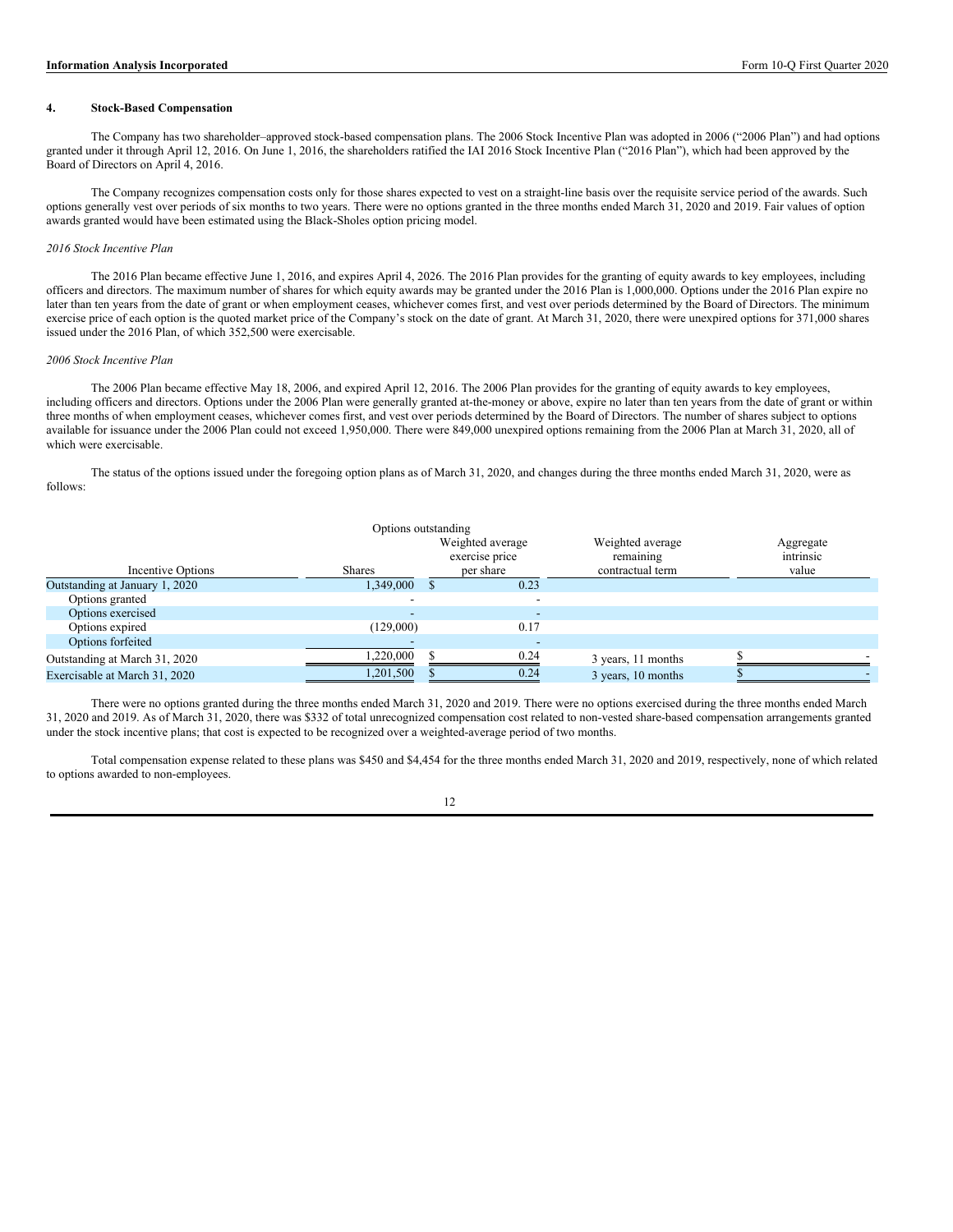Nonvested option awards as of March 31, 2020 and changes during the three months ended March 31, 2020 were as follows:

|                              |               | Nonvested                      |  |  |  |  |
|------------------------------|---------------|--------------------------------|--|--|--|--|
|                              |               | Weighted average<br>grant date |  |  |  |  |
|                              | <b>Shares</b> | fair value                     |  |  |  |  |
| Nonvested at January 1, 2020 | 23,500        | 0.17                           |  |  |  |  |
| Granted                      |               |                                |  |  |  |  |
| Vested                       | (5,000)       | 0.21                           |  |  |  |  |
| Forfeited                    |               |                                |  |  |  |  |
| Nonvested at March 31, 2020  | 18,500        | 0.15                           |  |  |  |  |

## **5. Revolving Line of Credit**

The Company has a revolving line of credit with a bank providing for demand or short-term borrowings of up to \$1,000,000. The line expires on May 31, 2020. As of March 31, 2020, no amounts were outstanding under this line of credit. The Company did not borrow against this line of credit in the last twelve months.

## **6. Loss Per Share**

Basic loss per share excludes dilution and is computed by dividing loss available to common shareholders by the weighted-average number of shares outstanding for the period. Diluted earnings (loss) per share reflects the potential dilution that could occur if securities or other contracts to issue common stock were exercised or converted into common stock, except for periods when the Company reports a net loss because the inclusion of such items would be antidilutive. The antidilutive effect of 64,076 shares and 268,926 shares from stock options were excluded from diluted shares for the three months ended March 31, 2020 and 2019, respectively.

The following is a reconciliation of the amounts used in calculating basic and diluted net loss per common share:

|                                                                                 |    | Net loss   | <b>Shares</b> | Per share<br>amount |
|---------------------------------------------------------------------------------|----|------------|---------------|---------------------|
| Basic net loss per common share for the three months ended March 31,<br>2020:   |    |            |               |                     |
| Loss available to common shareholders                                           |    | (126, 339) | 11,211,760    | (0.01)              |
| Effect of dilutive stock options                                                |    |            |               |                     |
| Diluted net loss per common share for the three months ended March<br>31, 2020: |    | (126,339)  | 11,211,760    | (0.01)              |
| Basic net loss per common share for the three months ended March 31,<br>2019:   |    |            |               |                     |
| Loss available to common shareholders                                           |    | (190, 853) | 11.201.760    | (0.02)              |
| Effect of dilutive stock options                                                |    |            |               |                     |
| Diluted net loss per common share for the three months ended March<br>31, 2019  |    | (190, 853) | 11,201,760    | (0.02)              |
|                                                                                 | 13 |            |               |                     |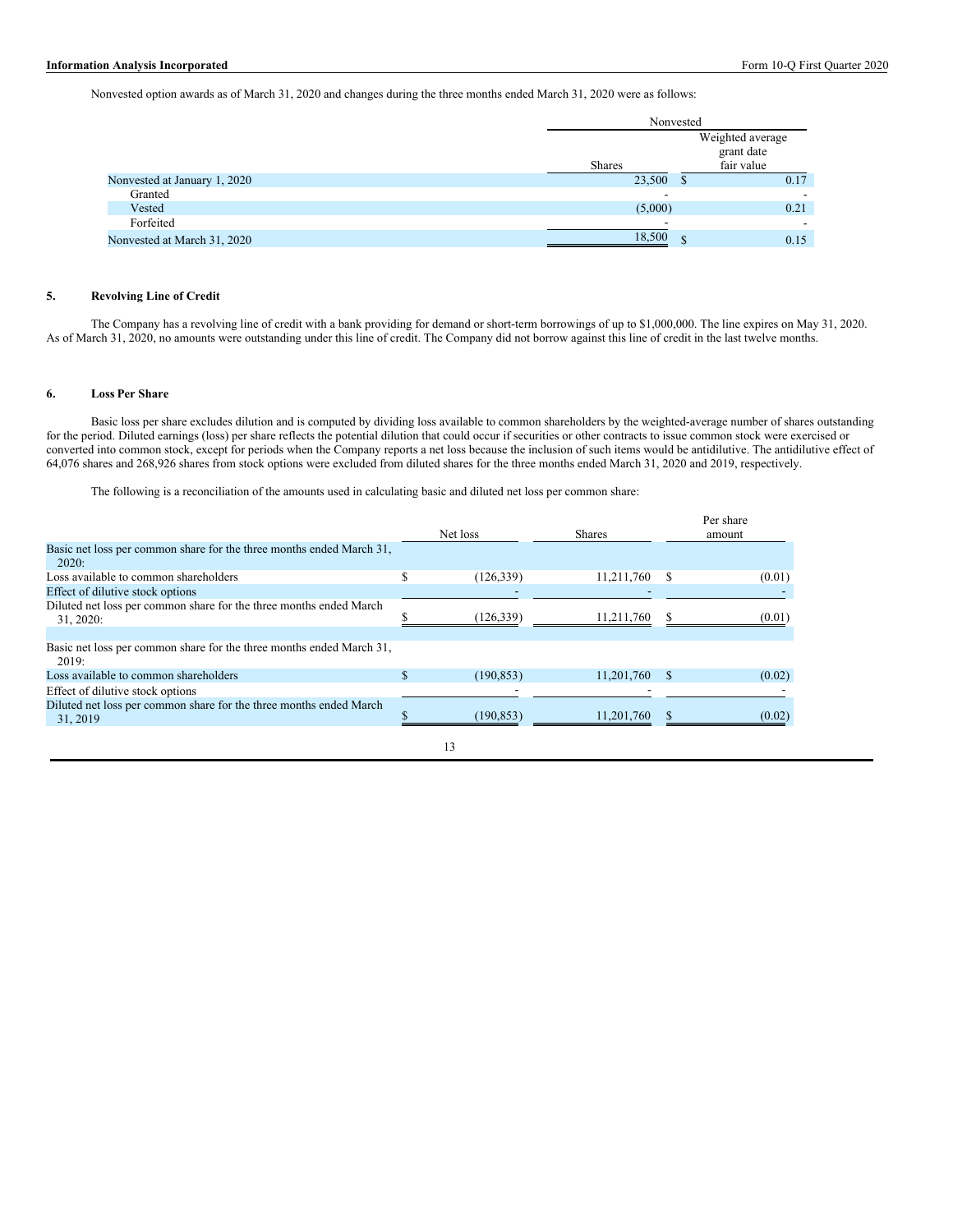## **7. Subsequent Events**

The COVID-19 (coronavirus) outbreak has had a notable impact on general economic conditions, including, but not limited to, the temporary closures of many businesses, "shelter in place" and other governmental regulations, and "work from home" directives. There are many unknowns, and many regional inconsistencies. Notable potential effects on the Company include U.S. government procurements may be delayed or cancelled, work on new or existing contracts that require personal interactions may be suspended, payment processing for customer invoices may be delayed, employees and customers or their families may become infected, and personal business development meetings may not be able to take place. The Company continues to monitor the impact of the COVID-19 outbreak closely. The extent to which the COVID-19 outbreak will impact the Company's business, results of operations, financial condition, and cash flows is uncertain.

Due to the coronavirus uncertainty, and pending staffing and payroll cuts due to liquidity constraints, the Company applied for a Paycheck Protection Program loan, guaranteed by the U.S. Small Business Administration ("SBA"). The Company was funded by its lender on April 20, 2020, in the amount of \$450,000. The loan accrues interest at a fixed rate of 1% and has a term of two years. The first payment is deferred for six months, though interest will accrue during the deferral period. The loan will be used exclusively to support maintaining employee payroll and benefits. After eight weeks from the date funded, IAI may apply to the SBA through its lender for forgiveness of all or a portion of the loan. The amount of forgiveness for which IAI may apply and for which it may be approved is uncertain.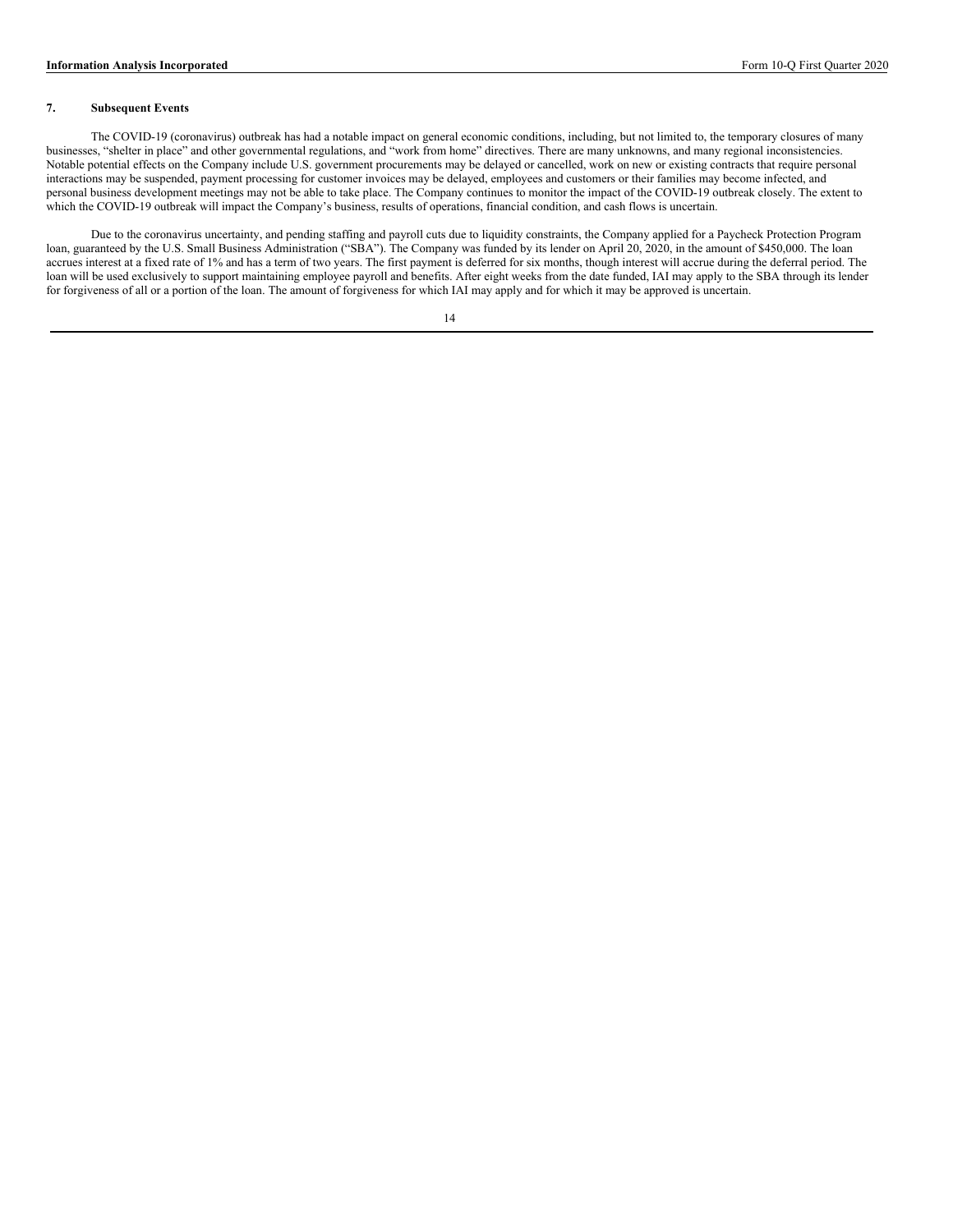## **Item 2. Management's Discussion and Analysis of Financial Condition and Results of Operations**

## **Cautionary Statement Regarding Forward-Looking Statements**

This Form 10-Q contains forward-looking statements regarding our business, customer prospects, or other factors that may affect future earnings or financial results that are subject to the safe harbor created by the Private Securities Litigation Reform Act of 1995. Such statements involve risks and uncertainties which could cause actual results to vary materially from those expressed in the forward-looking statements. Investors should read and understand the risk factors detailed in our Annual Report on Form 10-K for the fiscal year ended December 31, 2019 ("2019 10-K") and in other filings with the Securities and Exchange Commission.

We operate in a rapidly changing environment that involves a number of risks, some of which are beyond our control. This list highlights some of the risks which may affect future operating results. These are the risks and uncertainties we believe are most important for you to consider. Additional risks and uncertainties, not presently known to us, which we currently deem immaterial or which are similar to those faced by other companies in our industry or business in general, may also impair our business operations. If any of the following risks or uncertainties actually occurs, our business, financial condition and operating results would likely suffer. These risks include, among others, the following:

- changes in the funding priorities of the U.S. federal government;
- temporary or extended budget-related shutdowns of the U.S. federal government;
- terms specific to U.S. federal government contracts:
- our failure to generate a sufficient level of professional fees;
- opportunities for repeat business for some electronic forms customers are declining;
- we are currently non-compliant with regard to bank line of credit, which soon expires;
- over half of our revenue is concentrated among a small number of contracts;
- our failure to keep pace with a changing technological environment;
- intense competition from other companies;
- inaccuracy in our estimates of the cost of services and the timeline for completion of contracts;
- health epidemics, pandemics, and other natural disasters and national emergencies;
- our dependence on third-party software and software maintenance suppliers;
- fluctuations in our results of operations and the resulting impact on our stock price;
- the limited public market for our common stock; and
- our forward-looking statements and projections may prove to be inaccurate.

In some cases, you can identify forward-looking statements by terms such as "may," "will," "should," "could," "would," "expect," "plans," "anticipates," "believes," "estimates," "projects," "predicts," "intends," "potential" and similar expressions intended to identify forward-looking statements. These statements reflect our current views with respect to future events and are based on assumptions and subject to risks and uncertainties. Given these uncertainties, you should not place undue reliance on these forward-looking statements. We discuss many of these risks in greater detail under the heading "Risk Factors" in Item 1A of our 2019 10-K. Also, these forward-looking statements represent our estimates and assumptions only as of the date of this report. Except as required by law, we assume no obligation to update any forward-looking statements after the date of this report.

### **Our Business**

Founded in 1979, Information Analysis Incorporated is in the business of modernizing client information systems, performing professional information technology (IT) services, and developing and maintaining IT systems for government and commercial organizations. IAI's core competencies lie in legacy system (COBOL) migration and modernization, including developing user-friendly interfaces for complex legacy environments, database conversion and migration, development of electronic fillable forms (e-Forms), including smart forms, Section 508 compliant forms, and web-based and mobile device forms solutions, full life cycle Oracle development, and custom software development. We also engage in sales of third-party software for electronic forms development and management, legacy systems modernization, and robotics process automation. IAI's customers include federal and state government agencies as well as private sector organizations throughout the United States, with a concentration in the Washington, D.C. metropolitan area.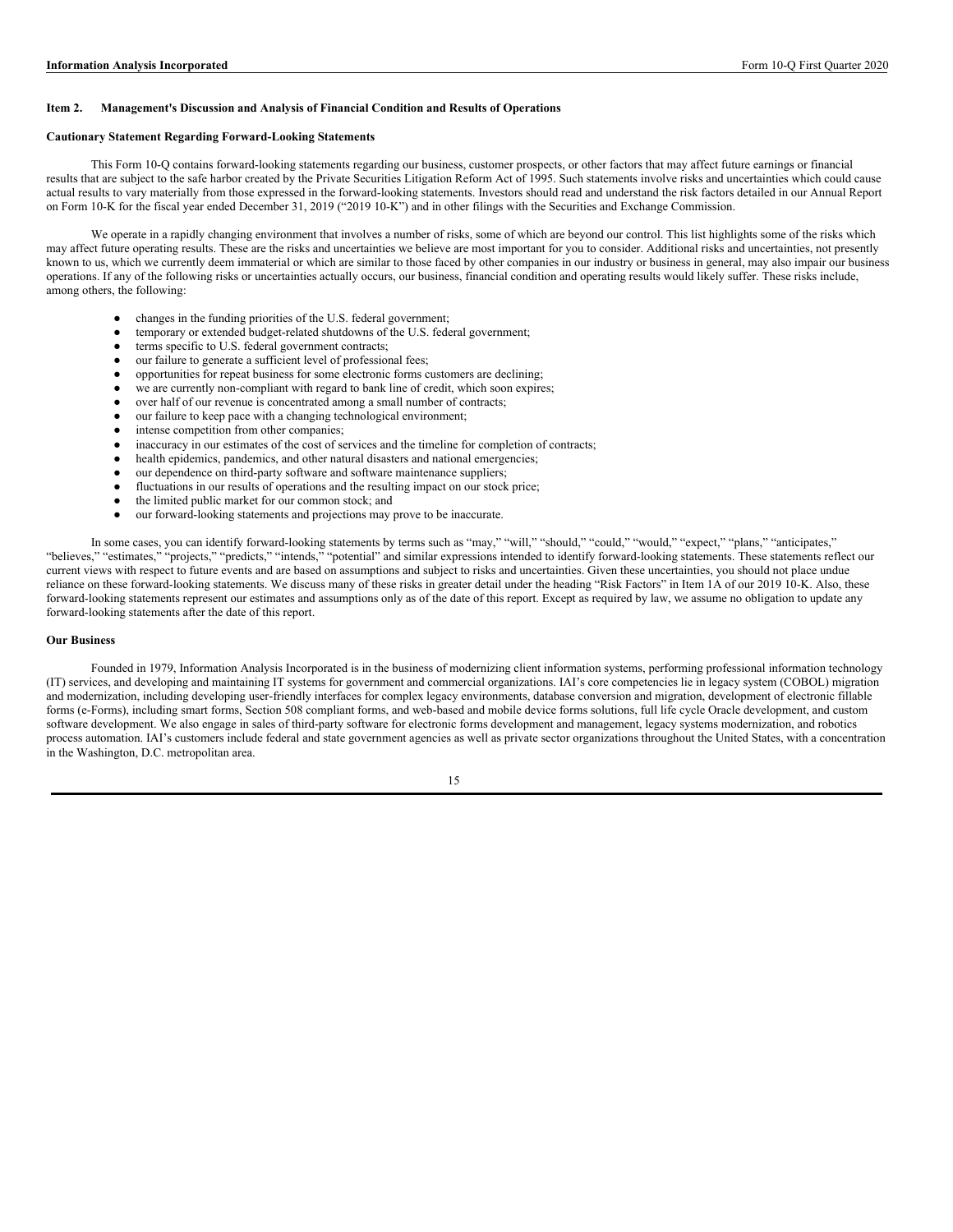## **Information Analysis Incorporated** Form 10-Q First Quarter 2020

We have performed software modernization and electronic forms conversion projects for over 100 commercial and government customers, including, but not limited to, Department of Agriculture, Department of Defense, Department of Education, Department of Energy, Department of Homeland Security, Department of the Treasury, U.S. Small Business Administration, U.S. Army, U.S. Air Force, Department of Veterans Affairs, and several private sector companies. We have recently worked as a subcontractor in partnership with General Dynamics Information Technology (formerly Computer Sciences Corporation, CSRA, and Anteon), Guidehouse (formerly PriceWaterhouse Coopers), Lockheed Martin, and several other large and small prime contractors. IAI also provides services through its GSA IT Schedule 70 contract (47QTCA18D0080) and maintains reseller and solution partner relationships with firms such as Adobe Systems, Carahsoft, Heirloom Computing, Micro Focus, Microsoft, Oracle and UiPath. We currently hold an ISO 9001:2015 Management System certification. Additional information on IAI may be viewed at its website located at www.infoa.com.

## **Business Strategy and Trends**

IAI has been experiencing prolonged delays in the commencement of new professional fees contracts and subcontracts due to protests and now coronavirus. The largest of these contracts, originally delayed due to protest and subsequently delayed due to indirect effects related to coronavirus, is expected to commence within our second quarter, or early in our third quarter at the latest.

The effects of the coronavirus pandemic, including changes to qualifications and regulations involving lending and unemployment, as well as large scale insurance claims, health care bottlenecks, and procurement and distribution issues for personal protective equipment, have highlighted the areas where modernization of large legacy systems is essential. Federal government agencies, state agencies, and the banking, insurance, and health care industries are recognizing the need to modernize and migrate from their legacy systems quickly, rather than waiting until the next large stressor to their systems materializes.

IAI is refocusing its strategy to grow its business by aggressively pursuing these targeted markets directly and through key teaming arrangements, while controlling its administrative and overhead expenses. As our liquidity improves once our delayed contracts commence, we will also explore growth through strategic acquisition or merger.

In direct response to the coronavirus pandemic, IAI has taken specific actions to ensure the safety of its employees. We have taken all necessary measures, most of which were already in place, to ensure that our employees can safely work from their homes. Employees and management that must access our corporate offices do so briefly, and only after coordinating with others to avoid overlap. IAI maintains continuous contact with its suppliers and its customers to stay cognizant of how any issues they are experiencing may affect our own business.

#### **Concentration of Risk**

In the three months ended March 31, 2020, our prime contracts with U.S. government agencies generated 73.2% of our revenue, subcontracts under federal procurements generated 26.7% of our revenue, and commercial and local government contracts combined generated 0.1% of revenue. The terms of these contracts and subcontracts vary from single transactions to seven years. Among prime contracts with U.S. government agencies, one software sales contracts generated 34.3% of our revenue. One subcontract under a federal procurement generated 22.0% of our revenue.

In the three months ended March 31, 2019, our prime contracts with U.S. government agencies generated 56.0% of our revenue, and subcontracts under federal procurements generated 44.0% of our revenue. We did not generate any revenue from commercial contracts. One subcontract under a federal procurement generated 35.1% of our revenue. Among prime contracts with U.S. government agencies, two software sales contracts generated 16.4% and 11.7% of our revenue, respectively, and one services contract generated 10.1% of our revenue.

At March 31, 2020, accounts receivable balances related to one subcontract under a federal procurement represented 49.7% of our outstanding accounts receivable.

We sold third-party software and maintenance contracts under agreements with one major supplier. These sales accounted for 59.0% of total revenue in the first three months of 2020 and 35.1% of revenue in the first three months of 2019.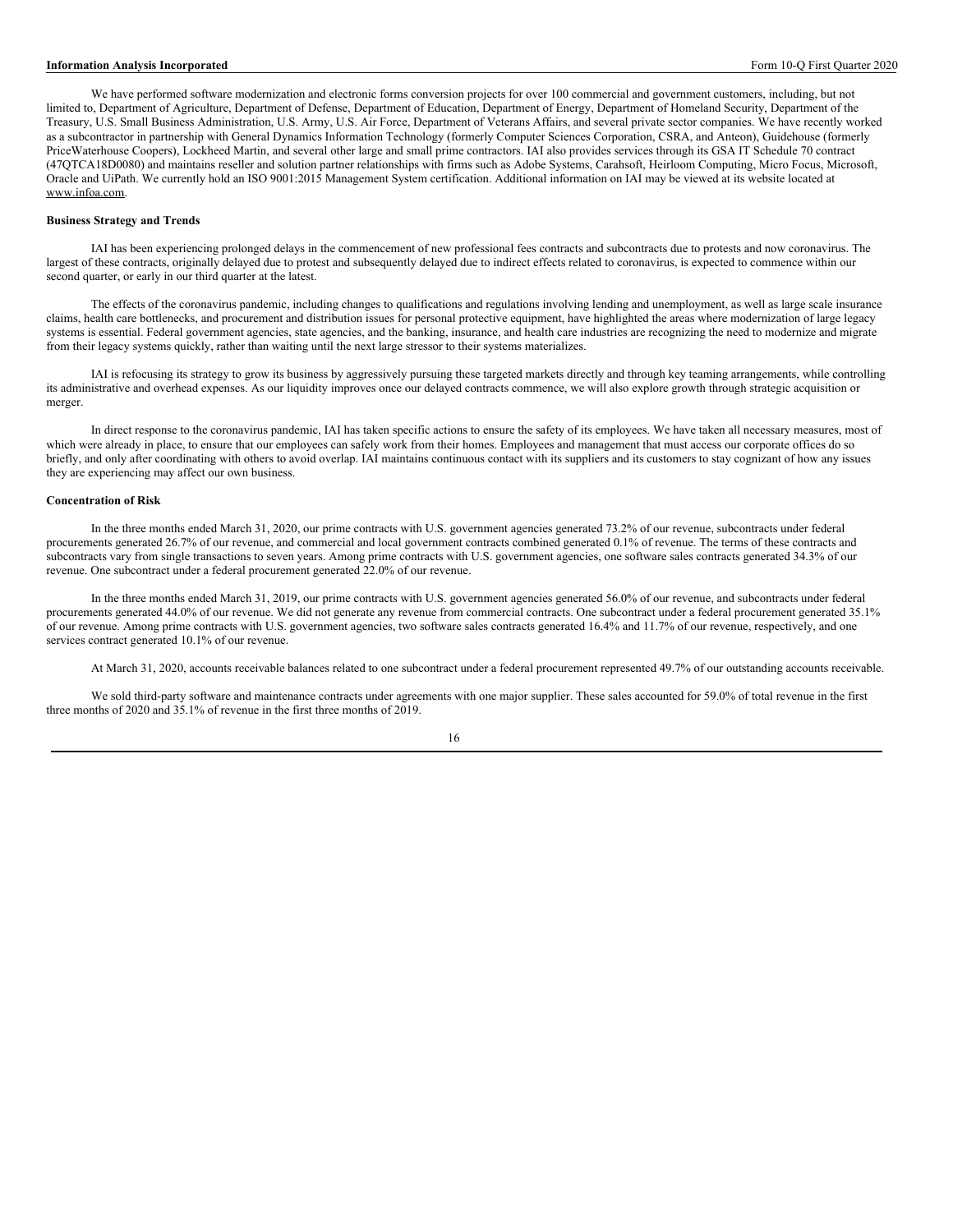## **Three Months Ended March 31, 2020 versus Three Months EndedMarch 31, 2019**

#### *Revenue*

Our revenues in the first quarter of 2020 were \$2,061,756 compared to \$1,178,823 in the first quarter of 2019, an increase of \$882,933, or 74.9%. Professional fee revenue was \$844,403 in the first quarter of 2020 versus \$762,118 in the corresponding quarter in 2019, an increase of \$82,285, or 10.8%, and software revenue was \$1,217,353 in the first quarter of 2020 versus \$416,705 in the first quarter of 2019, an increase of \$800,648, or 192.1%. Revenue from professional fees increased due primarily to contracts that were added since the first quarter of 2019, as well as variations in the levels of activity on several other continuing contracts. Also, some revenue streams had been interrupted due to the 2018-2019 federal government shutdown that lasted until January 25, 2019. The increase in our software revenue in 2020 versus the same period in 2019 is due to the non-recurring nature of many of our software sales transactions, as well as the timing of recurring orders. Software sales are subject to considerable fluctuation from period to period, based on the product mix sold and referral fees earned.

#### *Gross Profit*

Gross profit was \$278,827, or 13.5% of revenue in the first quarter of 2020 versus \$322,839, or 27.4% of revenue in the first quarter of 2019. For the quarter ended March 31, 2020, \$264,772 of the gross profit was attributable to professional fees at a gross profit percentage of 31.4%, and \$14,055 of the gross profit was attributable to software sales at a gross profit percentage of 1.2%. In the same quarter in 2019, we reported gross profit for professional fees of \$315,250, or 41.4%, of professional fee revenue, and gross profit of \$7,589, or 1.8% of software sales. Gross profit from professional fees decreased primarily due to personnel that were working full time in 2020, but were not fully billable (by agreement) on a contract where working together with the prime contractor, we needed to keep the team together and ready to begin another contract that had been delayed due to protest, and is now delayed due to indirect effects of coronavirus. Gross profit on software sales decreased due to the two largest software sales order having margins of 0.5% and 1%, respectively. Software product sales and associated margins are subject to considerable fluctuation from period to period, based on the product mix sold and incentive payments earned, although the fluctuation does not have a material effect on our gross profit, as the gross profit percentage on software sales averages less than 3.0%.

## *Selling, General and Administrative Expenses*

Selling, general and administrative expenses, exclusive of sales commissions, were \$340,813, or 16.5% of revenues, in the first quarter of 2020 versus \$485,452, or 41.2% of revenues, in the first quarter of 2019. These expenses decreased \$144,639, or 29.8%, from the first quarter of 2019. These decreases are primarily related to decreases in the costs of overhead and administrative labor, and the fringe benefits associated with that labor, as well as decreases in legal and accounting expenses.

Commissions expense was \$65,621, or 3.2% of revenues, in the first quarter of 2020 versus \$30,946, or 2.6% of revenues, in the first quarter of 2019. Commissions are driven by varying factors and are earned at varying rates for each salesperson. Decreases in overhead labor led to a higher commission base for one of our commissioned business development representatives.

#### *Net loss*

Net loss for the three months ended March 31, 2020, was (\$126,339), or (6.1%) of revenue, versus (\$190,853), or (16.2%) of revenue, for the same period in 2019. We expect to continue to incur quarterly operating losses until we grow our professional fees revenue by commencing delayed contracts and winning additional contracts. We continue to incur the costs necessary to gain that additional business.

#### **Liquidity and Capital Resources**

Our beginning cash and cash equivalents balance, when combined with our cash flow from operations, were sufficient to provide financing for our operations. For the first quarter of 2020, net cash used in operating activities was \$288,000, primarily due to our net loss of \$126,000 and our reduction of accounts payable by \$191,000. Our net cash used, when subtracted from a beginning balance of \$1.04 million, yielded cash and cash equivalents of \$751,000 at March 31, 2020.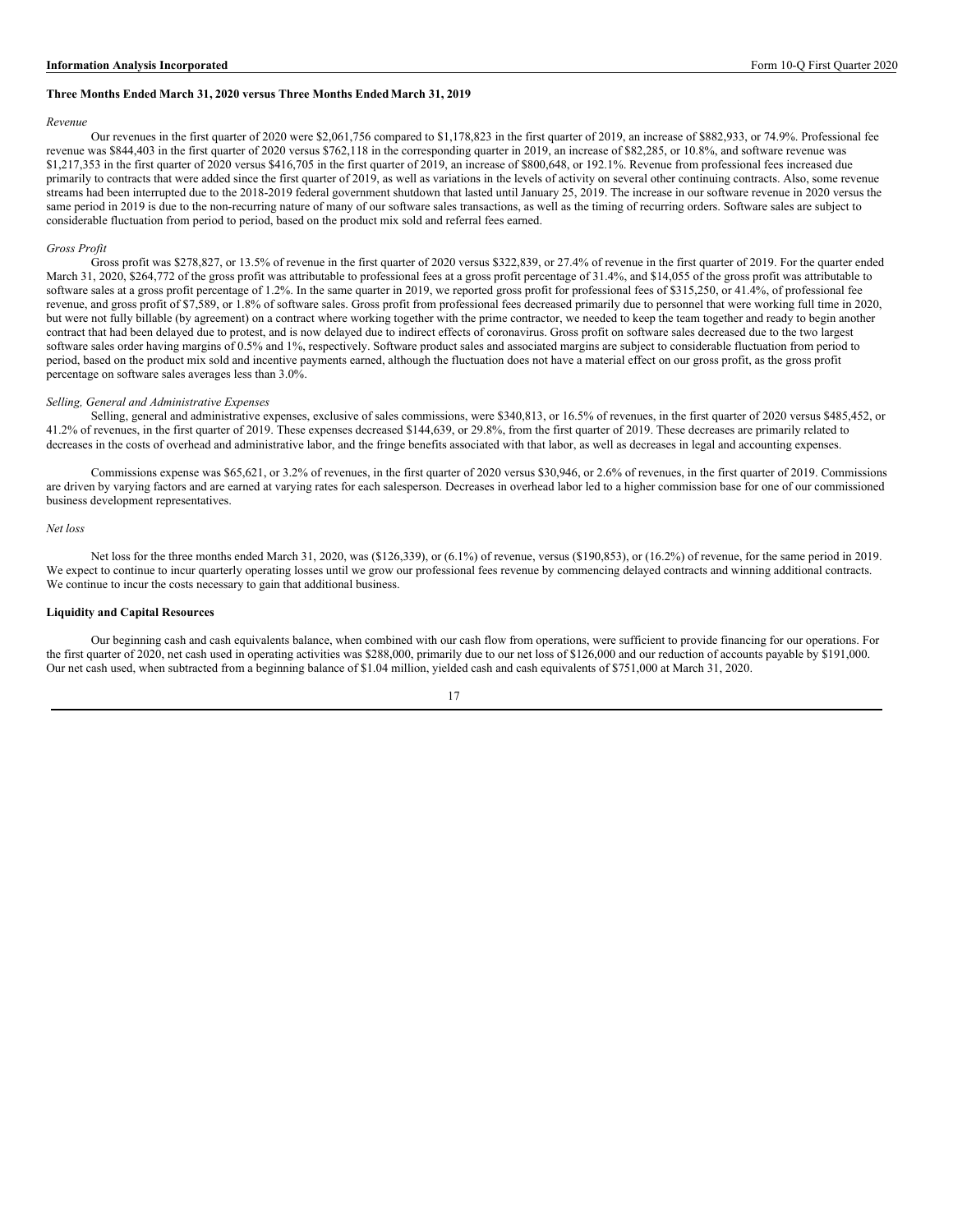## **Information Analysis Incorporated** Form 10-Q First Quarter 2020

We have a revolving line of credit with a bank providing for demand or short-term borrowings of up to \$1,000,000. The line became effective December 20, 2005, and expires on May 31, 2020. As of March 31, 2020, no amounts were outstanding under this line of credit. We did not borrow against this line of credit in 2020. At the measurement date of December 31, 2019, we failed to maintain minimum tangible net worth under a covenant with our lender. We have secured a waiver of the violation of the covenant from our lender. We are working with our lender to renew the line of credit prior to its expiration. A renewal is likely to include modified terms to our credit agreement, including increased frequency of reporting to our lender and new covenants. We do not believe any anticipated changes in terms will have a material effect on our ability to conduct our operations. Failure to agree to terms with our lender on a renewal, however, would leave us unable to borrow working capital after the current line of credit expires, should the need arise. In the absence of a bank line of credit, there are alternative methods of financing operational cash flow we will likely be able to utilize, though the terms would not be as favorable as those from our current lender.

We reported at December 31, 2019, that there was a delay in our ability to commence services on a material subcontract. The delay was due to the incumbent prime contractor filing an additional protest with the Government Accountability Office after losing its initial protest to the contracting officer. In April 2020, we were made aware that the incumbent withdrew its subsequent protest, thereby confirming the initial contract award to our prime contractor. The coronavirus pandemic is, however, indirectly impacting the commencement of services under this contract. We are now projecting providing services late in the current quarter or at the very beginning of our third quarter.

In the first quarter of 2020 we introduced both temporary and permanent measures to reduce administrative expenses and cash outflows until we can increase our revenue from professional fees to levels needed to sustain profitability and positive cash flow.

Due to the coronavirus uncertainty, and pending staffing and payroll cuts due to liquidity constraints, the Company applied for a Paycheck Protection Program loan, guaranteed by the U.S. Small Business Administration ("SBA"). The Company was funded by its lender on April 20, 2020, in the amount of \$450,000. The loan accrues interest at a fixed rate of 1% and has a term of two years. The first payment is deferred for six months, though interest will accrue during the deferral period. The loan will be used exclusively to support maintaining employee payroll and benefits. After eight weeks from the date funded, IAI may apply to the SBA through its lender for forgiveness of all or a portion of the loan. The amount of forgiveness for which IAI may apply and for which it may be approved is uncertain.

Based on our current cash position and operating plan, including the measures we have taken and will take with regard to reducing cash outflows, we anticipate that we will be able to meet our cash requirements for at least one year from the filing date of this Quarterly Report on Form 10-Q.

We presently lease our corporate offices on a contractual basis with certain timeframe commitments and obligations. We believe that our existing offices will be sufficient to meet our foreseeable facility requirement. With the infrastructure now in place such that our employees can work almost entirely from their own homes, we believe we have more than adequate space to operate for the foreseeable future. Should we need additional space to accommodate increased activities, management believes we can secure such additional space on reasonable terms.

We have no material commitments for capital expenditures.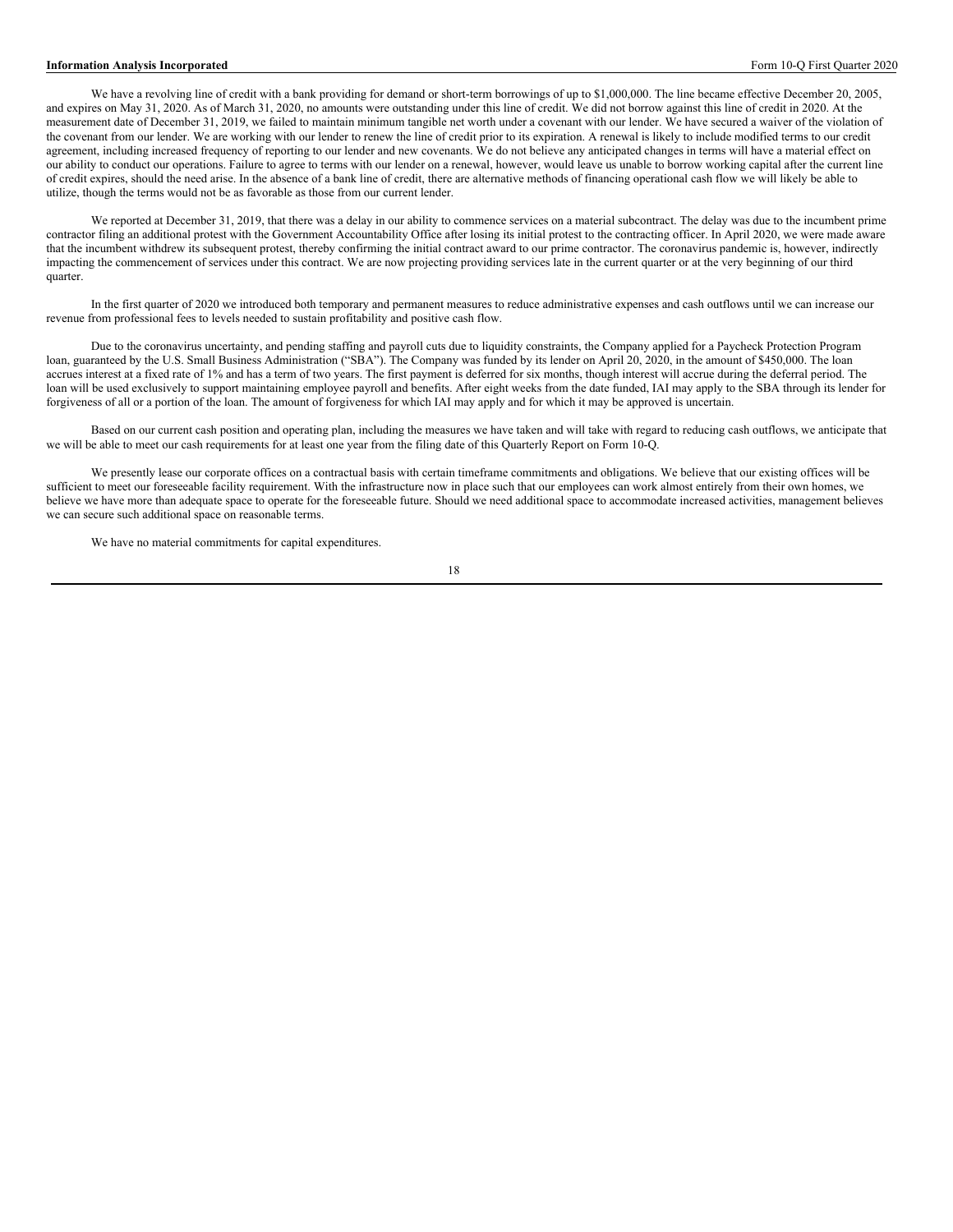## **Item 4. Controls and Procedures**

#### *Disclosure Controls and Procedures*

Our management, under the supervision and with the participation of our Chief Executive Officer and Chief Financial Officer, and people performing similar functions, has evaluated the effectiveness of the design and operation of our disclosure controls and procedures (as defined in Rules 13a-15(e) and 15d-15(e) under the Exchange Act), as of March 31, 2020 (the "Evaluation Date"). Based upon this evaluation, our Chief Executive Officer and Acting Principal Financial Officer have concluded that, as of the Evaluation Date, our disclosure controls and procedures are effective to ensure that information required to be disclosed by us in the reports that we file or submit under the Exchange Act (i) is recorded, processed, summarized and reported within the time periods specified in the Securities and Exchange Commission's rules and forms, and (ii) is accumulated and communicated to management, including our Chief Executive Officer and Acting Principal Financial Officer, to allow timely decisions regarding required disclosure.

### *Changes in Internal Controls over Financial Reporting*

There were no changes in the Company's internal control over financial reporting during the quarter ended March 31, 2020, that have materially affected, or are reasonably likely to materially affect, our internal control over financial reporting.

## *Inherent Limitations on Ef ectiveness of Controls*

Because of the inherent limitations in all control systems, no control system can provide absolute assurance that all control issues and instances of fraud, if any, within a company have been detected. These inherent limitations include the realities that judgments in decision making can be faulty and that breakdowns can occur because of simple error or mistake. Additionally, controls can be circumvented by the individual acts of a person, by collusion of two or more people or by management override of the control. The design of any system of controls also is based in part upon certain assumptions about the likelihood of future events, and there can be no assurance that any design will succeed in achieving its stated goals under all potential future conditions. Because of the inherent limitations in a cost-effective control system, misstatements due to error or fraud may occur and may not be detected. Notwithstanding these limitations, we believe that our disclosure controls and procedures are designed to provide reasonable assurance of achieving their objectives.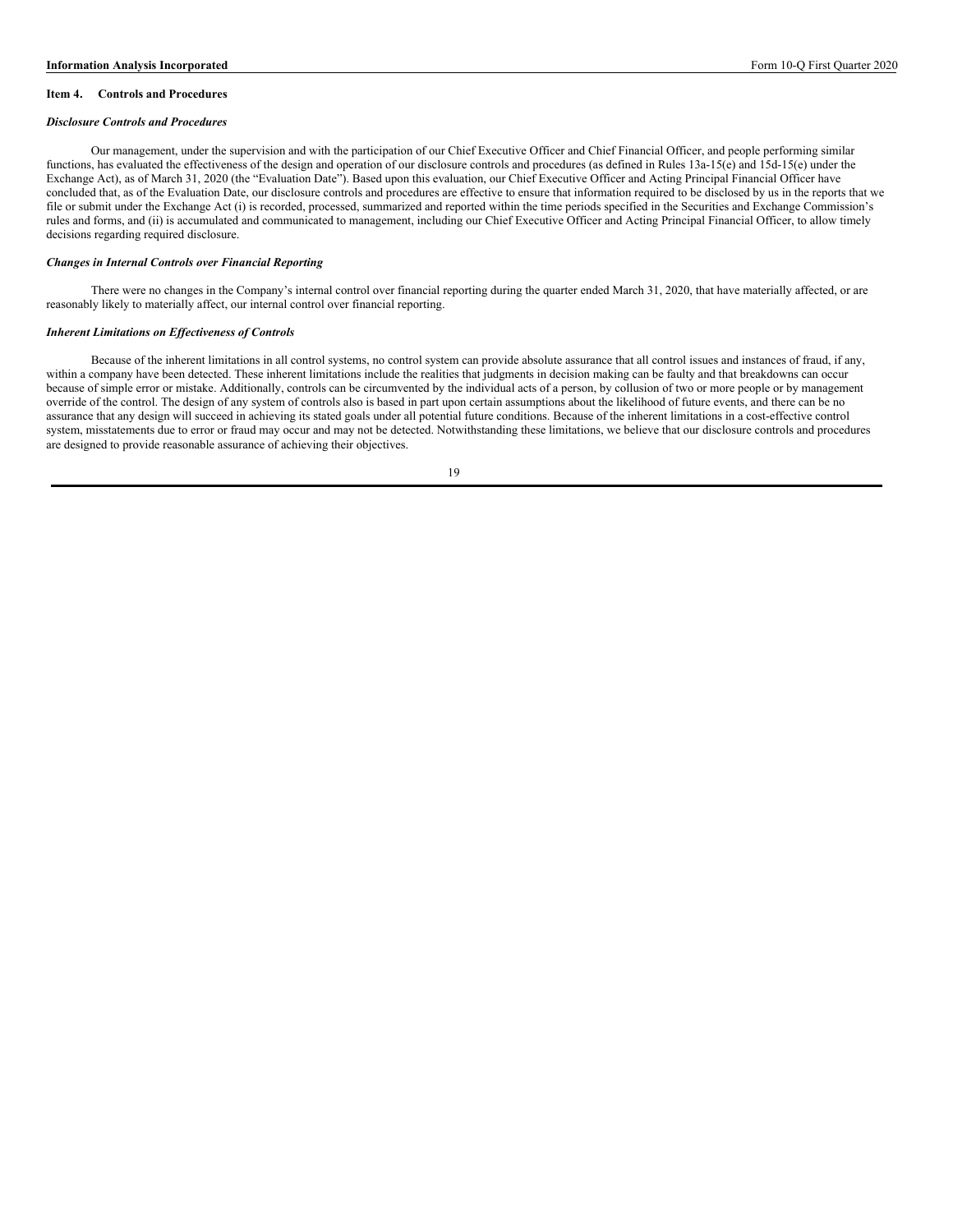# **PART II - OTHER INFORMATION**

### **Item 1. Legal Proceedings**

None.

# **Item 1A. Risk Factors**

"Item 1A. Risk Factors" of our annual report on Form 10-K for the year ended December 31, 2019, as amended, includes a discussion of our risk factors. There have been no material changes from the risk factors described in our annual report on Form 10-K for the year ended December 31, 2019.

# **Item 2. Unregistered Sales of Equity Securities and Use of Proceeds**

None.

## **Item 3. Defaults Upon Senior Securities**

None.

**Item 4. Mine Safety Disclosures**

Not applicable.

## **Item 5. Other Information**

None.

# **Item 6. Exhibits**

| 31.1<br>31.2 | Certification of Chief Executive Officer Pursuant to Rules 13a-14(a) and 15d-14(a) of the Securities Exchange Act of 1934<br>Certification of Principal Financial Officer Pursuant to Rules 13a-14(a) and 15d-14(a) of the Securities Exchange Act of 1934 |
|--------------|------------------------------------------------------------------------------------------------------------------------------------------------------------------------------------------------------------------------------------------------------------|
| 32.1         | Certification Pursuant to 18 U.S.C. Section 1350, as Adopted Pursuant to Section 906 of the Sarbanes-Oxley Act of 2002                                                                                                                                     |
| 32.2         | Certification Pursuant to 18 U.S.C. Section 1350, as Adopted Pursuant to Section 906 of the Sarbanes-Oxley Act of 2002                                                                                                                                     |
| 101.INS      | <b>XBRL Instance Document</b>                                                                                                                                                                                                                              |
|              | 101.SCH XBRL Taxonomy Extension Schema                                                                                                                                                                                                                     |
|              | 101.CAL XBRL Taxonomy Extension Calculation Linkbase                                                                                                                                                                                                       |
|              | 101.DEF XBRL Taxonomy Extension Definition Linkbase                                                                                                                                                                                                        |
|              | 101.LAB XBRL Taxonomy Extension Label Linkbase                                                                                                                                                                                                             |

101.PRE XBRL Taxonomy Extension Presentation linkbase

# **SIGNATURES**

In accordance with the requirements of the Exchange Act of 1934, the registrant caused this report to be signed on its behalf by the undersigned, thereunto duly authorized.

Information Analysis Incorporated (Registrant)

Date: May 15, 2020 By: /s/ Sandor Rosenberg

Sandor Rosenberg, Chairman of the Board, Chief Executive Officer, and President

Date: May 15, 2020 By: /s/ Matthew T. Sands Matthew T. Sands, Acting Principal Financial Officer and Controller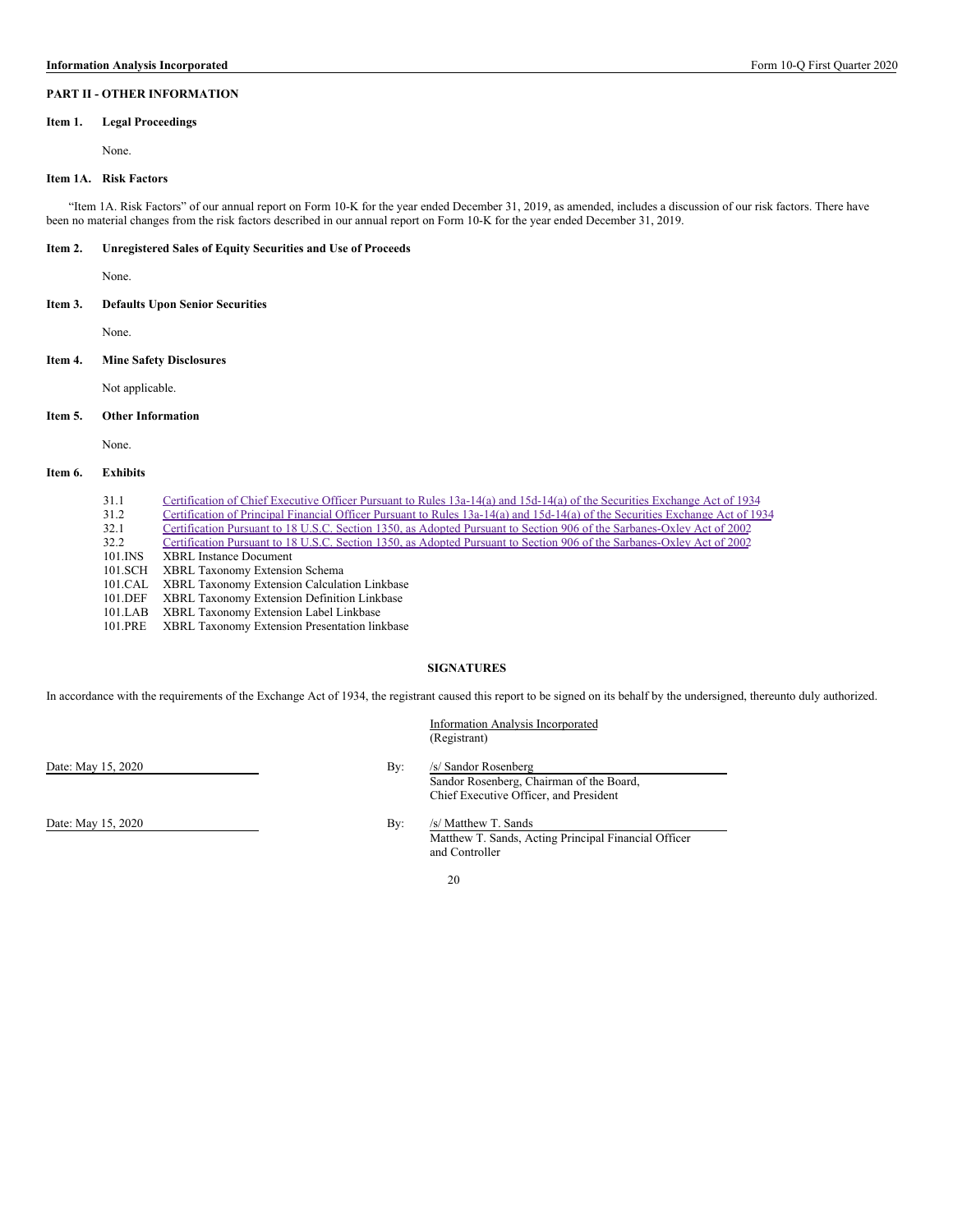### **CERTIFICATIONS**

<span id="page-20-0"></span>I, Sandor Rosenberg, certify that:

- 1. I have reviewed this quarterly report on Form 10-Q of Information Analysis Incorporated;
- 2. Based on my knowledge, this report does not contain any untrue statement of a material fact or omit to state a material fact necessary to make the statements made, in light of the circumstances under which such statements were made, not misleading with respect to the period covered by this report;
- 3. Based on my knowledge, the financial statements, and other financial information included in this report, fairly present in all material respects the financial condition, results of operations and cash flows of the registrant as of, and for, the periods presented in this report;
- 4. The registrant's other certifying officer(s) and I are responsible for establishing and maintaining disclosure controls and procedures (as defined in Exchange Act Rules  $13a-15(e)$  and  $15d-15(e)$ ) and internal control over financial reporting (as defined in Exchange Act Rules  $13a-15(f)$  and  $15d-15(f)$ ) for the registrant and have:
	- (a) Designed such disclosure controls and procedures, or caused such disclosure controls and procedures to be designed under our supervision, to ensure that material information relating to the registrant, including its consolidated subsidiaries, is made known to us by others within those entities, particularly during the period in which this report is being prepared;
	- (b) Designed such internal control over financial reporting, or caused such internal control over financial reporting to be designed under our supervision, to provide reasonable assurance regarding the reliability of financial reporting and the preparation of financial statements for external purposes in accordance with generally accepted accounting principles;
	- (c) Evaluated the effectiveness of the registrant's disclosure controls and procedures and presented in this report our conclusions about the effectiveness of the disclosure controls and procedures, as of the end of the period covered by this report based on such evaluation; and
	- (d) Disclosed in this report any change in the registrant's internal control over financial reporting that occurred during the registrant's most recent fiscal quarter (the registrant's fourth fiscal quarter in the case of an annual report) that has materially affected, or is reasonably likely to materially affect, the registrant's internal control over financial reporting; and
- 5. The registrant's other certifying officer(s) and I have disclosed, based on our most recent evaluation of internal control over financial reporting, to the registrant's auditors and the audit committee of the registrant's board of directors (or persons performing the equivalent functions):
	- a) all significant deficiencies and material weaknesses in the design or operation of internal control over financial reporting which are reasonably likely to adversely affect the registrant's ability to record, process, summarize and report financial information; and
	- b) any fraud, whether or not material, that involves management or other employees who have a significant role in the registrant's internal control over financial reporting.

Date: May 15, 2020 By: /s/ Sandor Rosenberg

Sandor Rosenberg, Chairman of the Board, Chief Executive Officer, and President

A signed original of this written statement required by Section 302 has been provided to Information Analysis Incorporated and will be retained by Information Analysis Incorporated and furnished to the Securities and Exchange Commission or its staff upon request.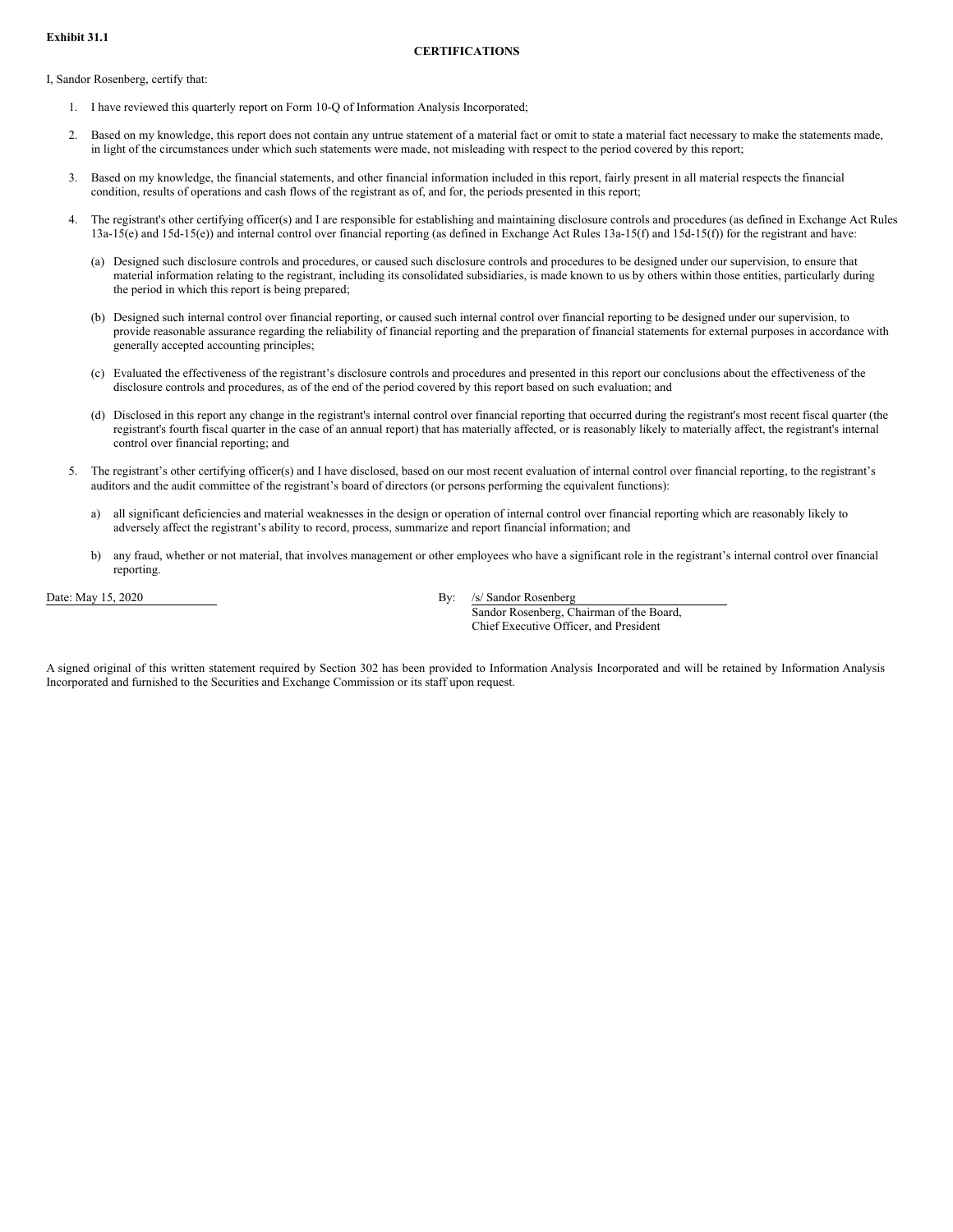### **CERTIFICATIONS**

<span id="page-21-0"></span>I, Matthew T. Sands, certify that:

- 1. I have reviewed this quarterly report on Form 10-Q of Information Analysis Incorporated;
- 2. Based on my knowledge, this report does not contain any untrue statement of a material fact or omit to state a material fact necessary to make the statements made, in light of the circumstances under which such statements were made, not misleading with respect to the period covered by this report;
- 3. Based on my knowledge, the financial statements, and other financial information included in this report, fairly present in all material respects the financial condition, results of operations and cash flows of the registrant as of, and for, the periods presented in this report;
- 4. The registrant's other certifying officer(s) and I are responsible for establishing and maintaining disclosure controls and procedures (as defined in Exchange Act Rules 13a-15(e) and 15d-15(e)) and internal control over financial reporting (as defined in Exchange Act Rules 13a-15(f) and 15d-15(f)) for the registrant and have:
	- (a) Designed such disclosure controls and procedures, or caused such disclosure controls and procedures to be designed under our supervision, to ensure that material information relating to the registrant, including its consolidated subsidiaries, is made known to us by others within those entities, particularly during the period in which this report is being prepared;
	- (b) Designed such internal control over financial reporting, or caused such internal control over financial reporting to be designed under our supervision, to provide reasonable assurance regarding the reliability of financial reporting and the preparation of financial statements for external purposes in accordance with generally accepted accounting principles;
	- (c) Evaluated the effectiveness of the registrant's disclosure controls and procedures and presented in this report our conclusions about the effectiveness of the disclosure controls and procedures, as of the end of the period covered by this report based on such evaluation; and
	- (d) Disclosed in this report any change in the registrant's internal control over financial reporting that occurred during the registrant's most recent fiscal quarter (the registrant's fourth fiscal quarter in the case of an annual report) that has materially affected, or is reasonably likely to materially affect, the registrant's internal control over financial reporting; and
- 5. The registrant's other certifying officer(s) and I have disclosed, based on our most recent evaluation of internal control over financial reporting, to the registrant's auditors and the audit committee of the registrant's board of directors (or persons performing the equivalent functions):
	- a) all significant deficiencies and material weaknesses in the design or operation of internal control over financial reporting which are reasonably likely to adversely affect the registrant's ability to record, process, summarize and report financial information; and
	- b) any fraud, whether or not material, that involves management or other employees who have a significant role in the registrant's internal control over financial reporting.

Date: May 15, 2020 By: /s/ Matthew T. Sands

Matthew T. Sands, Acting Principal Financial Officer and Controller

A signed original of this written statement required by Section 302 has been provided to Information Analysis Incorporated and will be retained by Information Analysis Incorporated and furnished to the Securities and Exchange Commission or its staff upon request.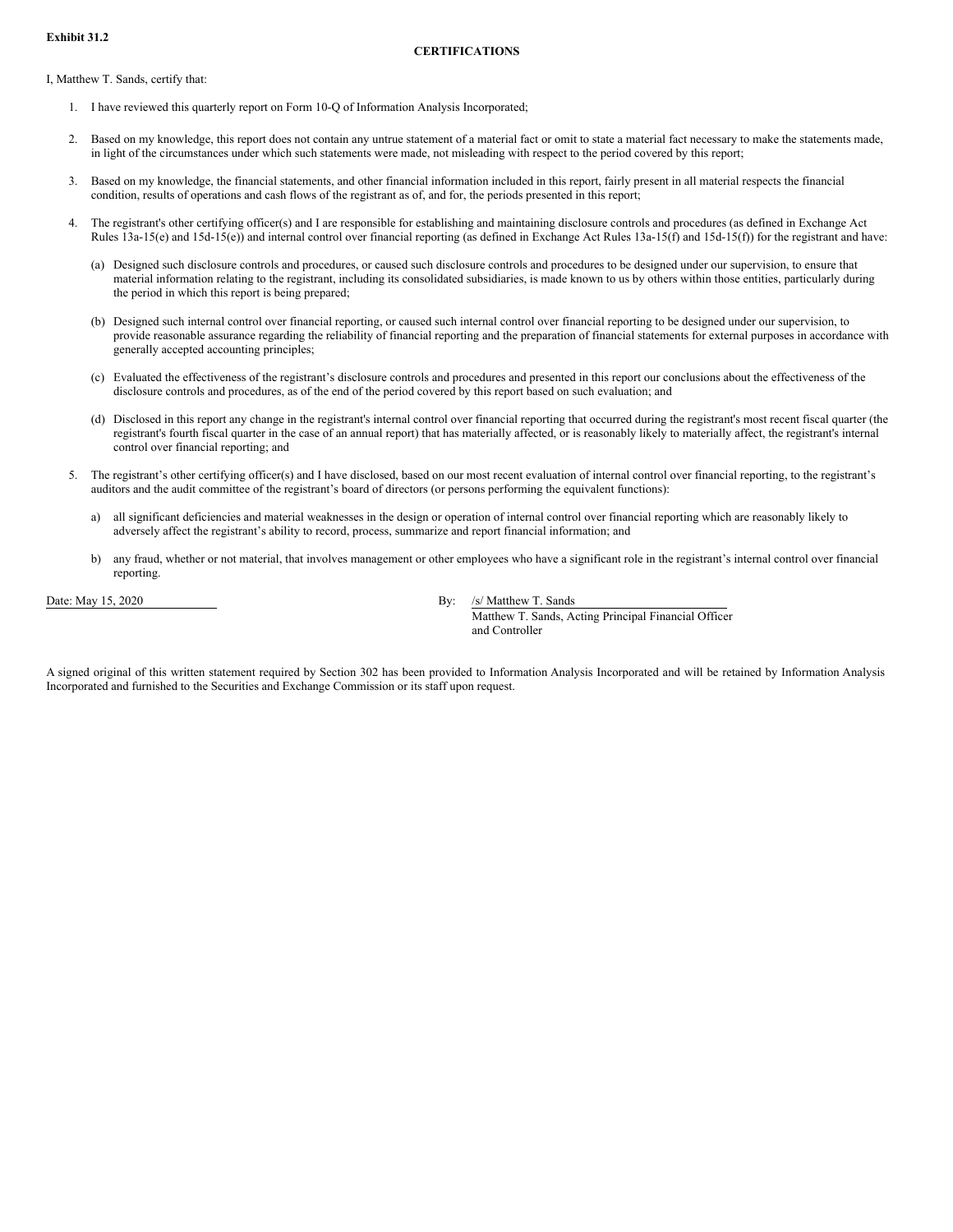## **CERTIFICATION PURSUANT TO 18 U.S.C. SECTION 1350, AS ADOPTED PURSUANT TO SECTION 906 OF THE SARBANES-OXLEY ACT OF 2002**

<span id="page-22-0"></span>Pursuant to Section 906 of the Sarbanes-Oxley Act of 2002 (subsections (a) and (b) of Section 1350, Chapter 63 of Title 18, United States Code), I, Sandor Rosenberg, Chief Executive Officer of Information Analysis Incorporated, a Virginia corporation (the "Company"), do hereby certify, to the best of my knowledge, that:

- 1 the Company's Quarterly Report on Form 10-Q for the period ended March 31, 2020, as filed with the Securities and Exchange Commission on the date hereof, (the "Report") fully complies with the requirements of Section 13(a) or 15(d) of the Securities Exchange Act of 1934; and
- 2 the information contained in the Report fairly presents, in all material respects, the financial condition and result of operations of the Company for the periods presented therein.

Date: May 15, 2020 By: /s/ Sandor Rosenberg

Sandor Rosenberg, Chairman of the Board, Chief Executive Officer, and President

A signed original of this written statement required by Section 906 has been provided to Information Analysis Incorporated and will be retained by Information Analysis Incorporated and furnished to the Securities and Exchange Commission or its staff upon request.